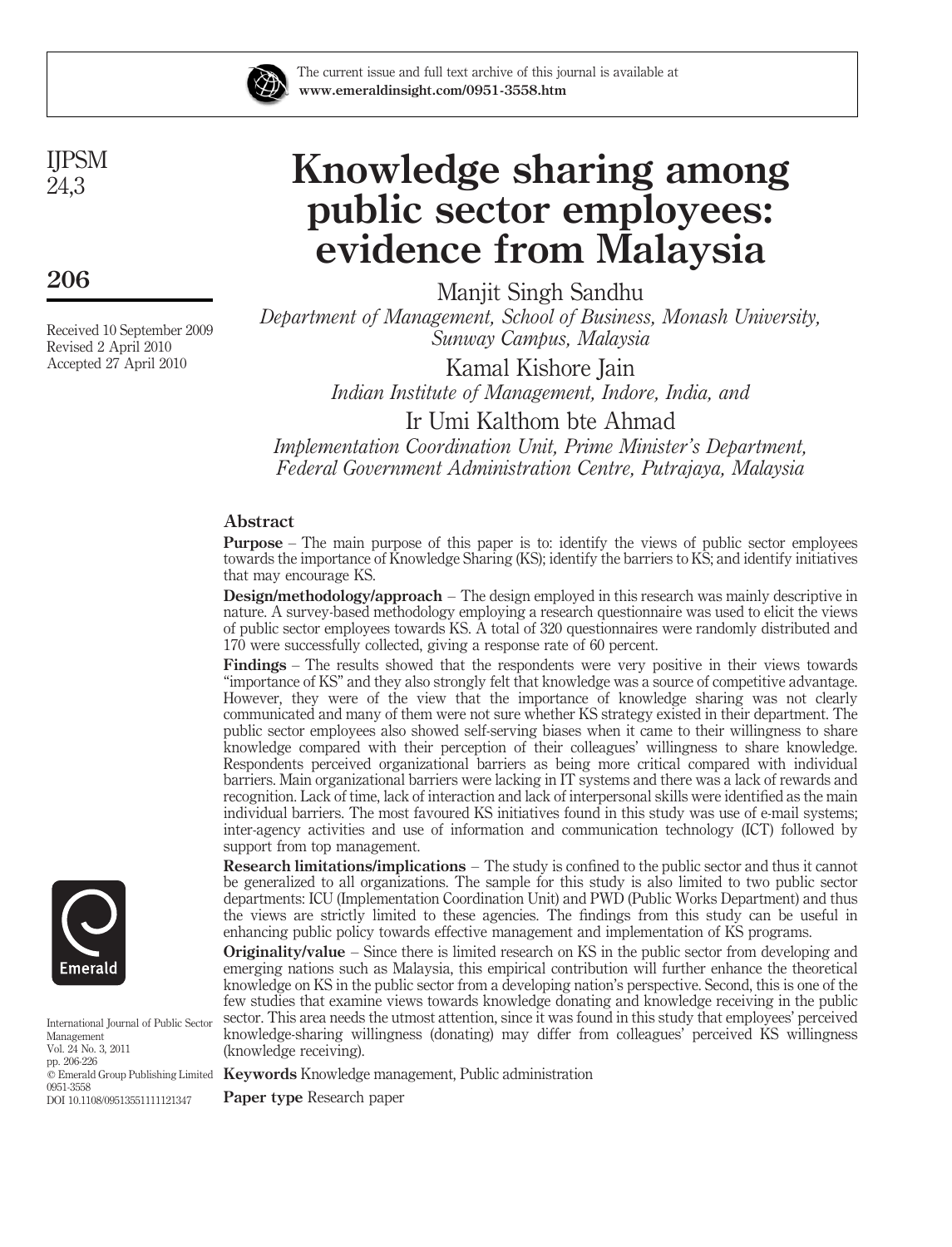# Introduction

*Background to the study*

Knowledge is being considered as one of the most important drivers of the economy today and shall continue to be so in the years to come. Knowledge is continuously generated throughout an organization. To be successful and remain competitive, firms must ensure that knowledge is managed in the most effective manner. According to the resource based view, firms can maintain and achieve sustainable competitive advantage and earn superior profits if it owns and controls its tangible and intangible assets (Wernerfelt, 1984, 1995). The management guru Peter Drucker had also acknowledged knowledge as an important economic resource in an organization (Drucker, 1995). In his viable system model, Beer (1985, 1990, 1995) stated that only those systems survive that are adaptable. To make adaptation possible, organizations need intelligence – a constant flow of knowledge. According to Senge (1990), a leading guru in the area of organizational learning, an organization that facilitates knowledge sharing and learning among its members will continuously transform into a learning organization. Recent empirical research has proven the positive impact of knowledge management (KM) and knowledge sharing (KS) on organizational effectiveness (Gupta and Govindarajan, 2000; Yang, 2007) and innovation capability (Lin, 2007). As organizations focus on leveraging human capital in the face of tightening labor markets, employees are being encouraged to disseminate their knowledge throughout their organizations, thereby abandoning traditional competitive morays. In every organization, there are individuals who are willing to share their knowledge, and there are those who prefer not to. Knowledge creation and information management have become more vital. Thus, research in the area of KM/KS has been growing exponentially over the past few years. A large focus of the research has been in the area of KS behavior.

# *Research problem*

A review of the literature revealed that most research on KS behavior is focused on private organizations. For example, Lin and Lee (2004) examined the attitude of senior managers towards KS in selected private firms in Taiwan. van den Hooff and de Ridder (2004) covered private Dutch organizations. Yang (2004, 2007) focused on KS behavior in the hotel industry in Taiwan. Voelpel and Han (2005) examined KS attitude in private multinational firms in China. Ling *et al.* (2009) covered KS behavior in an MNC in Malaysia. Considerable research has also been done on KS behavior among students (Kwok and Gao, 2005; Connelly and Kelloway, 2003). One area that has not received much attention is the public sector. There is dearth of research that covers KS behavior in the public sector or government organizations (Willem and Buelens, 2007 and Syed-Ikhsan and Rowland, 2004b). The limited studies available are mostly focused on KM and not KS (Syed-Ikhsan, 2004a, b; McAdam and Reid, 2000; Gorry, 2008). Most probably, this lack of interest is due to the non profit nature of public sector firms and therefore there is no motivation to examine this issue. In recent years, public sector has gone through rapid transformation from a traditional bureaucratic system to one which is more market driven (Horton, 2003). To encourage greater autonomy, public sector employees are now more empowered (Horton, 2003). Today, public sector firms are known as knowledge based organizations (Willem and Buelens, 2007; Luen and Al-Hawamdeh, 2001) since knowledge is their most vital asset. Public sector firms emphasize on developing and providing knowledge services (Luen and Al-Hawamdeh,

Knowledge sharing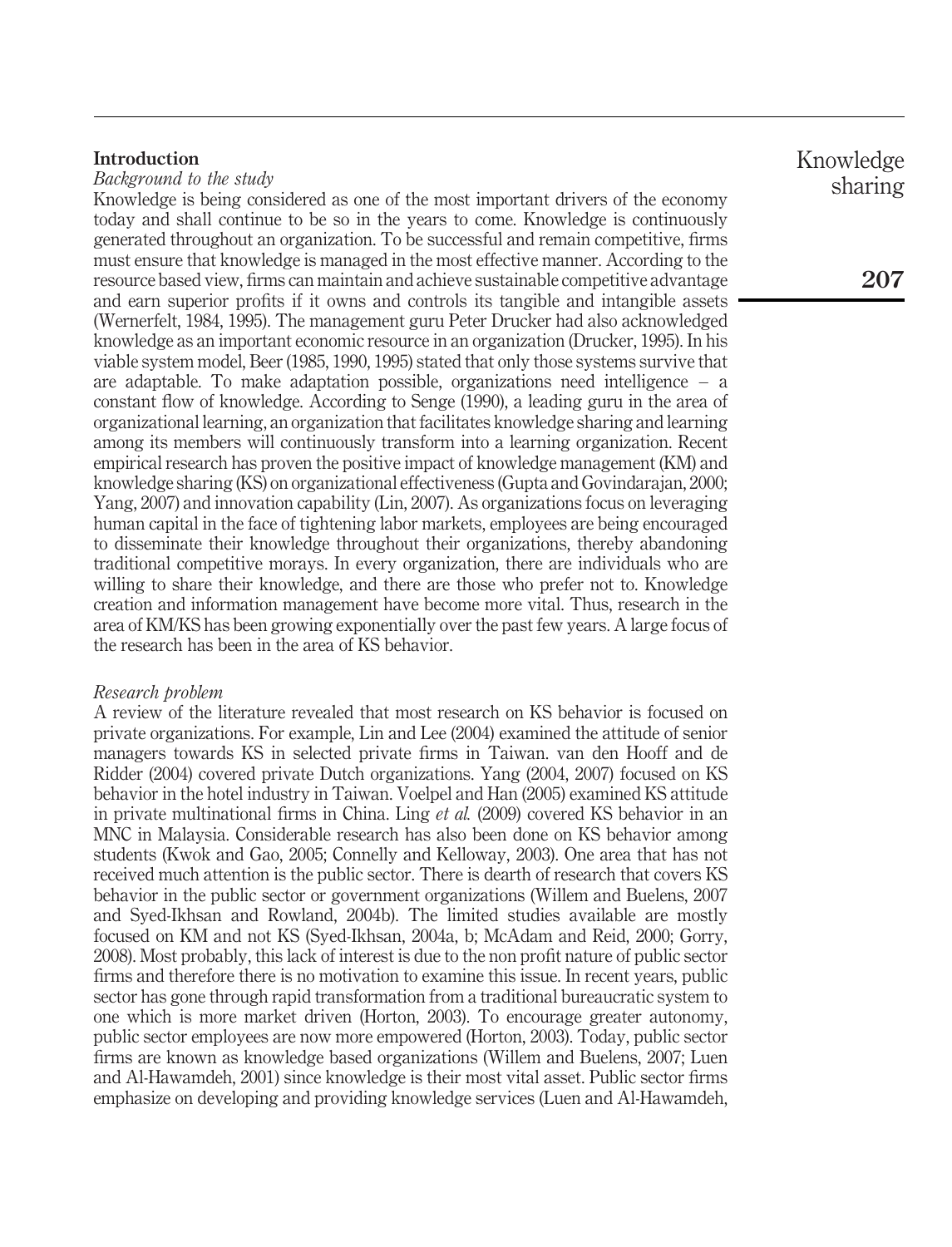2001). They play an important role in the development and provision of knowledge services and should be the focal unit of analysis in KM and KS research. As knowledge is a central resource of the government service, effective KS among employees is a significant public management challenge for providing excellent government service to constituencies at all levels. This study is an attempt to provide some insights into KS behavior of public sector employees in an emerging economy such as Malaysia. Specifically, the objectives of this study are to identify the views of public sector employees towards: IJPSM 24,3 208

- importance of KS;
- . knowledge donating and knowledge receiving;
- . barriers to KS; and
- . initiatives to encourage KS.

# Literature review

A review of theories on KM reveals that initial studies were focused on knowledge transfer among subsidiaries of multinational firms and knowledge was seen as a vital proprietary asset (Gupta and Govindarajan, 1991; Davidson, 1980, 1983). There were also old theories that linked knowledge sharing to communication theory where the sharing of knowledge was seen as a form of information exchange between individuals in organizations (Shannon and Weaver, 1949, as cited in Cummings, 2003). In the twenty-first century, knowledge was referred to as a central part of continuous learning in organizations which occurred through interaction among employees. This eventually became known as part of what we today know as Organization Learning Theory (Szulanski, 2000). One of the most important theories in the field of KM was however developed by Nonaka (1994), which he termed as the Dynamic Theory of Knowledge Creation. This theory provided a comprehensive theoretical view on how to conceptualize the entire knowledge creation process which later became known as the SECI model. Within the four modes (Socialization, Externalization, Combination, and Internalization) KS played a vital role for all knowledge conversions to succeed (Nonaka, 1994). Nonaka (1994) argued that the key to the success of knowledge sharing was ultimately individual and organizational commitment. Most research in the 90s also emphasized on the technological aspect of KM where more focus was given on the KM systems (Gray, 2000). However, in the last few years many organizations realized that technology is only an enabler and the main success of KS lies in the hands of people. In other words, the focus of KS should be more on the organizational members who are involved in the sharing of knowledge. This research will focus on the public sector or to be more specific two government agencies under the federal government:

- (1) Public Works Department (PWD) under Ministry of Works; and
- (2) Implementation Coordination Unit (ICU).

# *Knowledge and knowledge sharing*

Knowledge can be classified into tacit and explicit (Nonaka, 1994). Explicit knowledge is defined by Polanyi (1966, 1998) as knowledge that is formal, systematic and can be codified into records, databases. Tacit knowledge on the other hand is defined as knowledge that is personal, intangible and embedded in the cognitive minds of people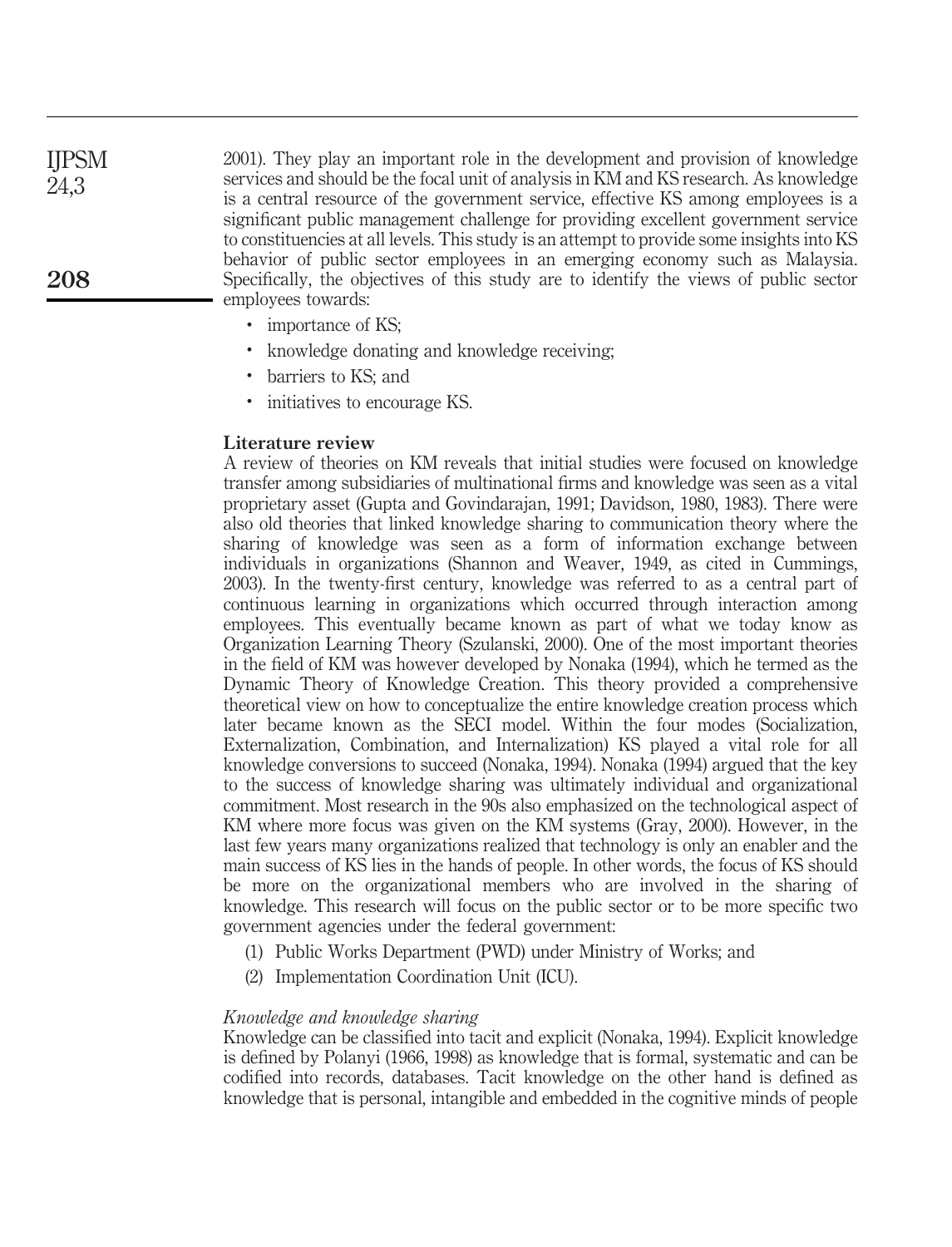and is obtained through learning and experience (Polanyi, 1966, 1998). Such knowledge can only be transferred by applying it (Choi and Lee, 2003). This knowledge is therefore more difficult to retain since it is intangible and not available in records.

KS can be referred to as the process of capturing knowledge or moving knowledge from a source unit to a recipient unit (Bircham-Connolly *et al.*, 2005). Willem (2003) on the other hand defines KS as exchange of knowledge between two parties in a reciprocal process allowing reshape and sense making of the knowledge in the new context. As researchers we would like to define knowledge sharing as transfer of valuable facts, beliefs, perspectives, concepts learned through study, observation or personal experience from knower to knowee. van den Hooff and de Ridder (2004) further divide KS into:

- . *knowledge donating* one's own view on one's KS willingness; and
- . *knowledge receiving* one's view on colleagues' KS willingness.

This research will explore KS views based on these two dimensions.

Increasing trends in job hopping have made organizations realize the importance of knowledge sharing among organizational members. Strack *et al.* (2008) argue that the work force in most developed economies is steadily ageing and the retirement of this workforce cohort represents the loss of crucial knowledge whose value to the organization extends far beyond the worker's individual position. Past findings on the importance of KS in the public sector tend to be mix. A study conducted on views towards importance of KS in an American manufacturing firm in Malaysia found that 75 percent of the respondents had positive views towards knowledge sharing (Ling *et al.*, 2009). However, more than 20 percent of the respondents indicated their ignorance on the importance of KS. Another study in selected Malaysian universities found that almost all the academic staff showed positive views towards importance of KS ( Jain *et al.*, 2007). A comparison between public and private sector employees in Ireland, found that respondents from the public sector were more positive in their views on the importance of KS (McAdam and Reid, 2000). A study conducted in Kuwait on the importance of KS found less satisfactory results. Only about half the respondents were positive in their views on the importance of KS (Al-Athari and Zairi, 2001). With regards to views towards knowledge receiving and knowledge donating previous empirical studies have shown mixed results. Jain *et al.* (2007) in their study covering KS among academic staff in selected Malaysian universities found that self serving biases exist whereby respondents tend to be very positive in their perception towards knowledge donating and give a higher ranking when it comes to their willingness to share knowledge. However, their perception was not that positive and they gave a lower ranking when it came to knowledge receiving. Colleagues were considered to be less willing to share knowledge. A large number of respondents did not express their opinion explicitly.

# *KS barriers*

Riege (2005) has classified KS barriers into three broad categories:

- (1) individual;
- (2) organizational; and
- (3) technological.

Knowledge sharing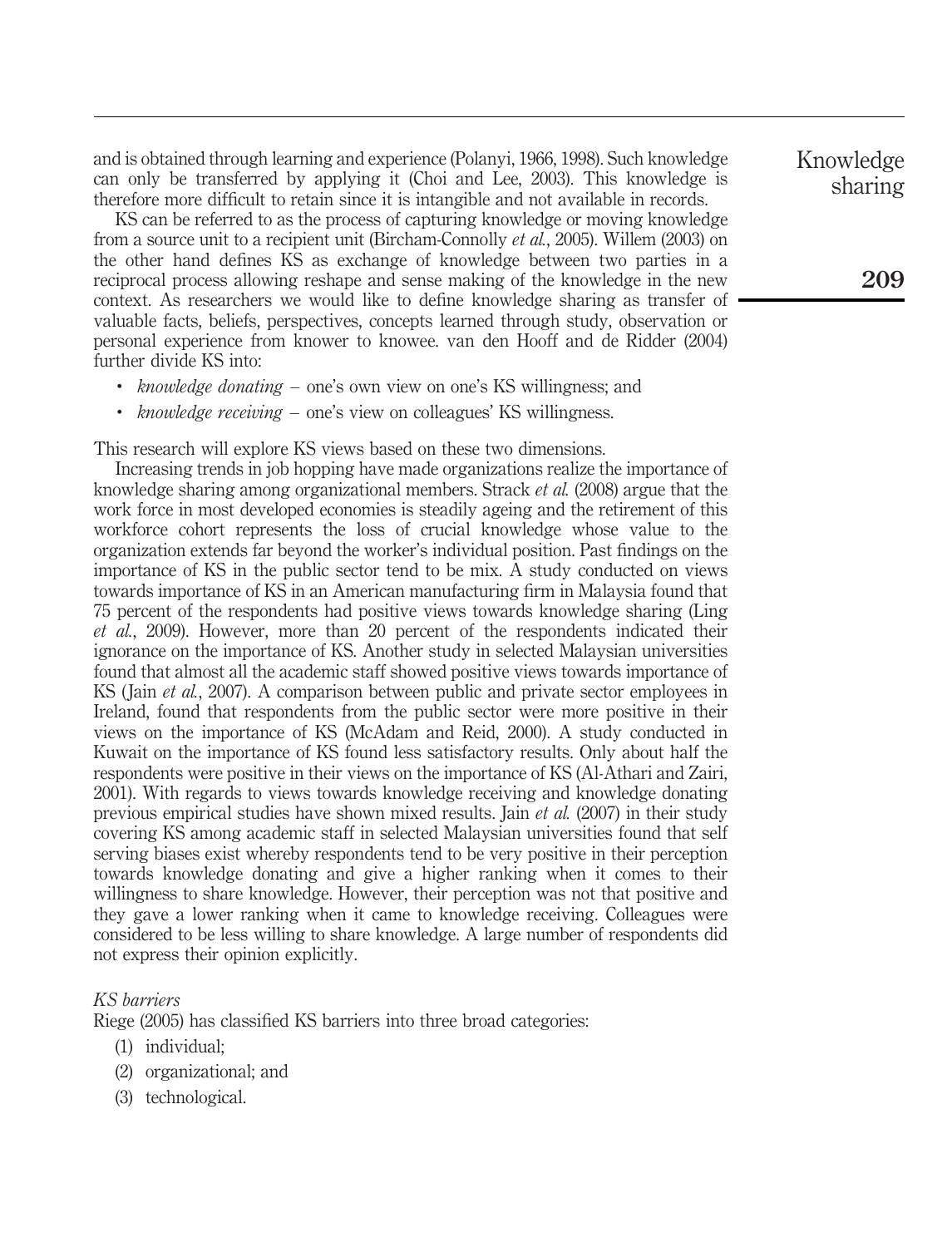Individual barriers refer to personal barriers such as lack of communication skills, lack of social networks, differences in culture, lack of time, lack of trust, lack of motivation, lack of awareness of the benefit of KS, lack of interaction, fear of not receiving recognition (Riege, 2005; Jain *et al.*, 2007; Ling *et al.*, 2009). Senge (1997) argued that "sharing of knowledge is not about giving people something or getting from them but sharing occurs when people are genuinely interested in helping one another develop new capacities for action". Importance of trust and motivation as an antecedent of KS has been widely highlighted in the literature by a number of authors (Newell and Swan, 2000; McEvily *et al.*, 2003; Riege, 2005; Sondergaard *et al.*, 2007). A survey covering ninety different public sector firms in Belgium found a dominant positive effect of trust on KS intensity and effectiveness (Willem and Buelens, 2007). Organisational barriers are barriers that originate from the firm. Examples of such barriers are lack of rewards, lack of support from top management, ineffective HRM practices, weak organizational structure, inadequate infrastructure, poor organisational culture, office politics, lack of KM/KS strategies, lack of formal and informal avenue to share knowledge, competition between business units, lack of training etc. (Riege, 2005; Jain *et al.*, 2007; Ling *et al.*, 2009).

Among the technology barriers highlighted (Riege, 2005) are lack of integration of IT systems/processes, lack of technical support, lack of maintenance of integrated IT systems, people's reluctance to use IT systems and lack of training for familiarization of IT systems and processes. Liebowitz and Chen (2003) in their empirical study on KS issues in the public sector found the following barriers to KS: poor organization and management, lack of KS culture, low motivation to share knowledge, bureaucratic structure, and knowledge hoarding culture. Syed-Ikhsan and Rowland (2004b) in their study on KM problems in the Malaysian public sector identified bureaucratic culture and structure, poor communication channels, and political interference as major barriers to knowledge sharing. Lack of technology was a major barrier to KS in the public sector (McAdam and Reid, 2000). Gorry (2008) who conducted two case studies on KS in the public sector in the USA found that inadequate technology and lack of institutional commitment (lack of leadership and top management support) as main barriers to KS. Gorry further found from the case studies that public sector firms are loosely organized and this creates a stumbling block to the creation of KS culture.

#### *KS initiatives*

Some of the popular KS initiatives employed in today's knowledge based organisations and discussed in the literature are story telling (Snowden, 2000), communities of practice (Lesser and Fontaine, 2004), knowledge networks (Lincoln *et al.*, 1992), reward systems (Lee and Ahn, 2007), intranets (Stoddart, 2001), building trust (Fisman and Khanna, 1999; Cheng *et al.*, 2008). Research conducted in an American multinational in Malaysia found that the most effective method to promote KS is to link it with rewards and performance appraisal followed by top management support (Ling *et al.*, 2009). However, non monetary reward was perceived as less effective in the same survey. Another similar research conducted among academic staff in academic institutions in Malaysia found similar results. The top three strategies advocated were support from top management, linking KS with rewards and performance appraisal and using newsletters to disseminate information ( Jain *et al.*, 2007). Research conducted in the public sector in Belgium found that trust, informal systems such as meetings and

IJPSM 24,3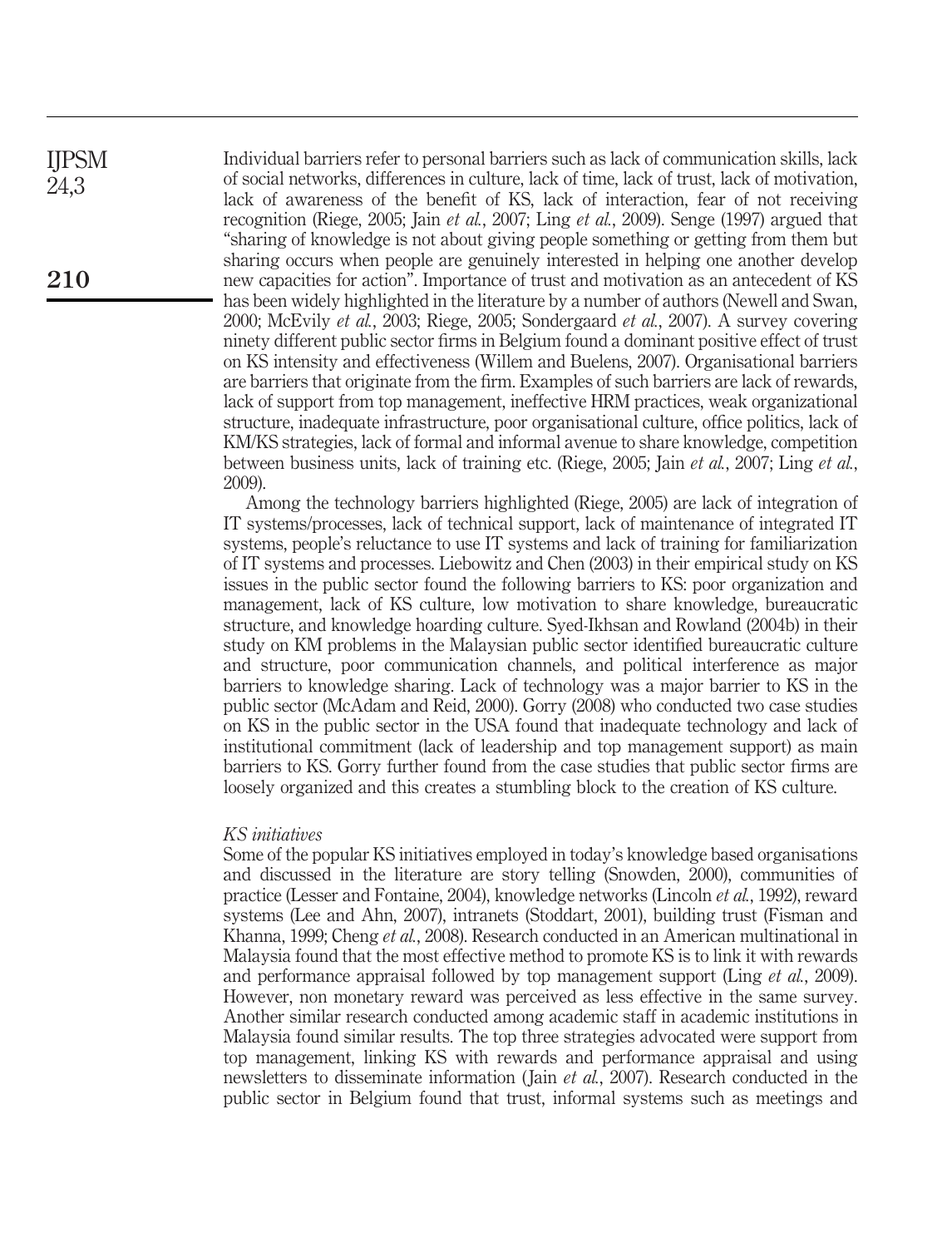personal network and incentives were important factors that can encourage KS (Willem and Buelens, 2007). Another study covering both the public and private sector in Ireland found that although initiatives such as workshops, discussion forums, training needs analysis and face-to-face communication were used to encourage KS, these were not used effectively (McAdam and Reid, 2000).

# Methodology

The research design employed in this research was mainly descriptive in nature. A survey based methodology was employed through questionnaires to elicit the views of public sector employees towards KS. The sample used for this research comprised of public service executives from Grade 41 and above from the headquarters of both ICU (a non-technical department), Prime Ministers Department at Putrajaya (Administrative city) and PWD, Kuala Lumpur, the technical arm of the Government. ICU is an administrative department while PWD is the largest technical department in the Malaysian civil service.

The questionnaire was divided into four sections. Section A consisted of questions (items) eliciting demographic and personal background information. Section B consisted of 11 questions (items) designed to ascertain general views towards the following:

- . importance of KS and awareness of the benefit of KS;
- . existence of KS initiatives;
- . employees willingness to share knowledge (knowledge donating); and
- . colleagues' willingness to share knowledge (knowledge collecting).

Section C consisted of 15 questions (items) eliciting views towards KS barriers. Section D consisted of 17 questions eliciting views of respondents towards type of KS initiatives that should be promoted. The data was collected on a five point Likert scale where 1 represented "strongly disagree" and 5 represented "strongly agree". The measures were mainly adapted from past literature (Riege, 2005; Jain *et al.*, 2007; Ling *et al.*, 2009). The questionnaire was also pre-tested in terms of elucidation, clarity and intents by circulating it to a few members of the Infrastructure Section, ICU in order to ascertain its construal level. The move was also to incorporate changes, amendments and any useful suggestions. Improvement and modification including rephrasing and rewording were done based on the feedback obtained. Therefore, it is well-founded to regard that the data collected was reliable. To reduce social desirability bias, the survey was conducted using the "anonymous self administration" approach whereby personal employment information and job position details were not asked. This is to ensure the person does not feel directly or personally involved in the answers given and to ascertain neutrality, detachment and reassurance. 320 questionnaires were distributed randomly and 170 were successfully collected giving a response rate of 60 percent. The use of random sampling in the survey helped reduce voluntary response biases that are normally inherent when respondents are self selected volunteers. To further reduce bias towards positive responses or answers which may result in common method error variance, we conducted factor analysis as suggested by Podsakoff *et al.* (2003) to find out if items will load only into one factor. Our results of factor analysis showed that there were more than one factor (barriers, initiatives and Knowledge sharing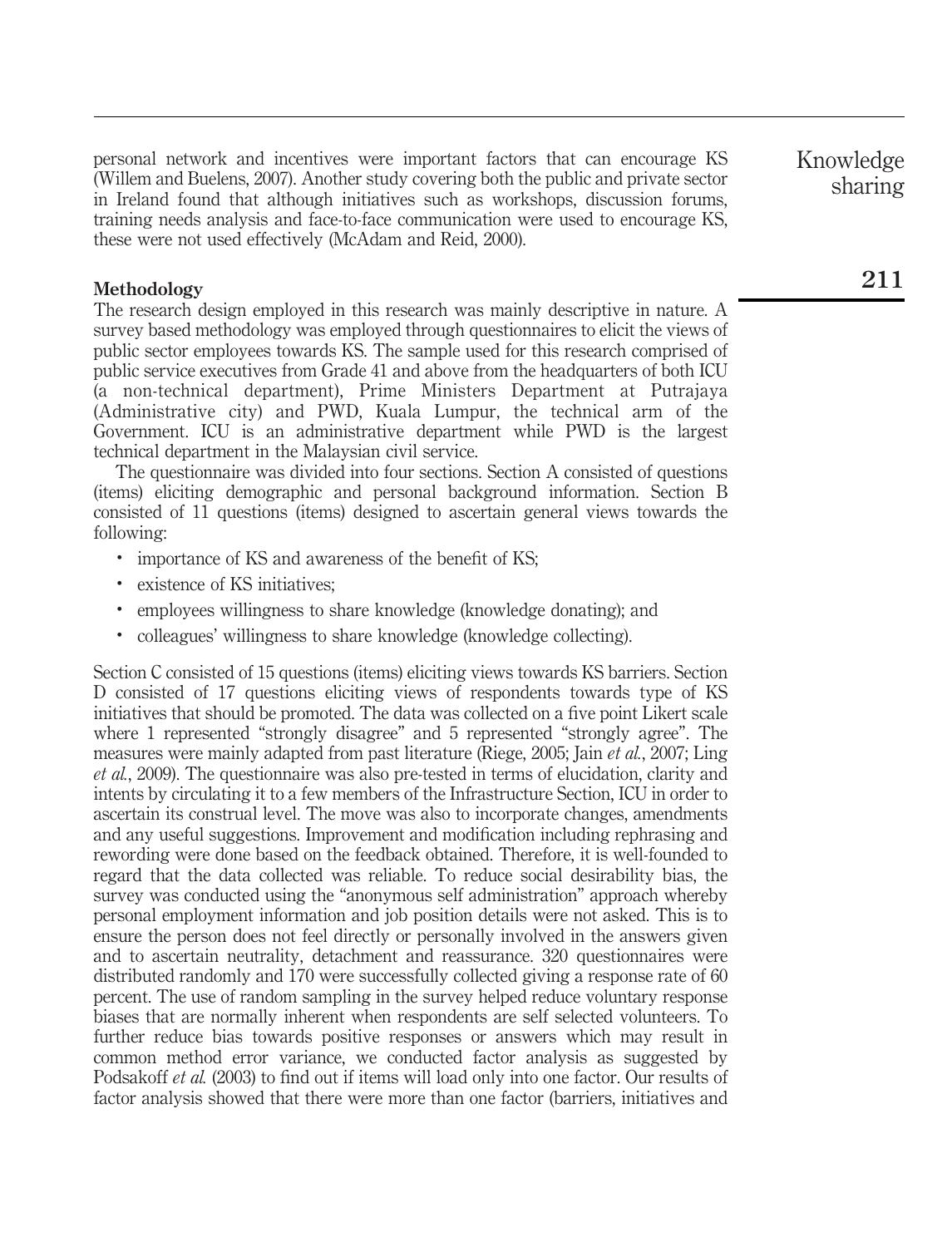general views towards KS) which indicate that common method variance error does no arise in the data. IJPSM 24,3

# *Reliability analysis*

To ensure stability and consistency of the data collected, reliability test was conducted. The survey instrument was pre-tested to ensure reliability by distributing it to a few staff members to determine the understandability of the items and to make useful suggestions. Pilot testing was conducted among 30 employees to further fine tune and make adjustments and eliminate questions that were not appropriate. Cronbach alpha reliability coefficient values were then calculated. The results of the Cronbach alpha values are reported in Table I. The Cronbach alpha values for all the sections were more than 0.7 indicating high internal consistency.

# Results

# *Respondents' profile and background information*

The demographic profile of the respondents is given in Table II which is self-explanatory.

# *General views towards KS*

General views of respondents on various aspects of KS are given in Table III. It can be observed from this table that a whopping 79.4 percent of respondents (strongly agree) consider that "knowledge is the most important factor to a delivery system". When "agree" and "strongly agree" responses are taken together, we find that almost 97 percent of respondents think that "KS is important for a successful delivery system" and that "KS will enable the department to have a competitive advantage". As

| Description                                                           | Number of statements | Cronbach's alpha |
|-----------------------------------------------------------------------|----------------------|------------------|
| Items related to the general views towards<br>knowledge sharing       | 11                   | 0.885            |
| Statements related to the barriers to knowledge<br>sharing            | 15                   | 0.870            |
| Statements related to views towards knowledge-<br>sharing initiatives | 17                   | 0.873            |

Table I. Reliability analysis

212

|                                      | Respondents' profile | Classification | Frequency | $\%$ |
|--------------------------------------|----------------------|----------------|-----------|------|
|                                      | Gender               | Male           | 107       | 62.9 |
|                                      |                      | Female         | 63        | 37.1 |
|                                      | Race                 | Malay          | 166       | 97.6 |
|                                      |                      | Chinese        | 4         | 2.40 |
|                                      | Age                  | 20-30          | 35        | 20.6 |
|                                      |                      | $31-40$        | 14        | 8.20 |
|                                      |                      | $41-50$        | 71        | 41.8 |
| Table II.<br>Demographic profiles of |                      | 51-60          | 50        | 29.4 |
| respondents                          | Note: $n = 170$      |                |           |      |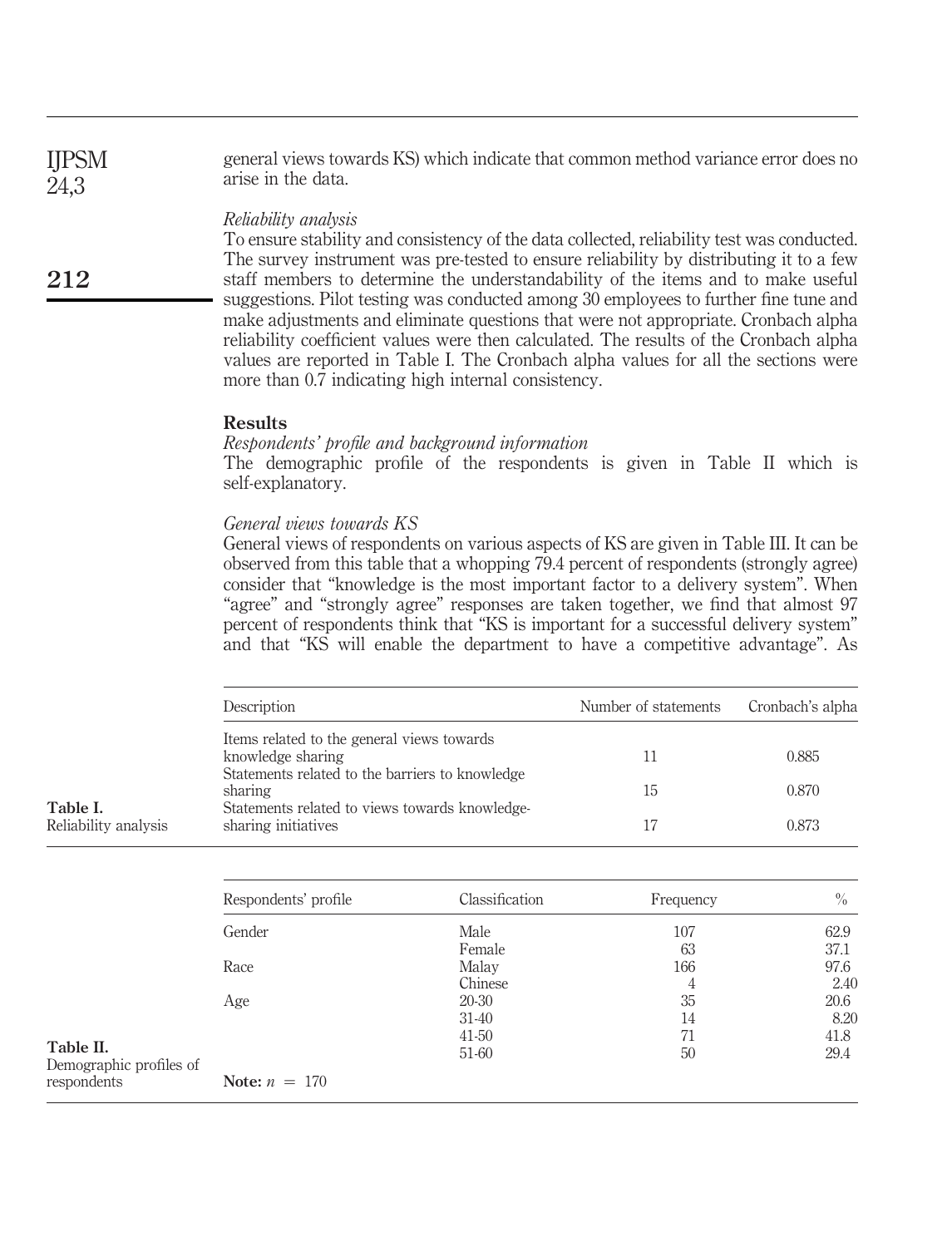| Items  |                                                                                  | Strongly<br>disagree | Disagree |    | Neutral |               | Agree          |      | Strongly<br>agree |      | $\%$ Mean SD |       |
|--------|----------------------------------------------------------------------------------|----------------------|----------|----|---------|---------------|----------------|------|-------------------|------|--------------|-------|
|        | 1. I think knowledge is the most important<br>actor for a delivery system        | 53                   |          |    |         |               | 24             | 14.1 | 135               | 79.4 | 4.62         | 0.948 |
| $\sim$ | I think KS is important for a successful                                         |                      |          |    |         | 0.6           | $\overline{6}$ | 35.9 | 104               | 61.2 | 4.54         | 0.739 |
| ∽      | I think that the importance of KS is clearly<br>lelivery system                  | 24                   | $^{14}$  | 82 | 37      | 21.8          | 102            | 60.0 | 13                | 7.6  | 3.62         | 0.835 |
|        | KS will enable the department to have a<br>ompetitive advantage<br>ommunicated   |                      |          |    |         | $\frac{8}{1}$ | $\overline{5}$ | 53.5 | 76                | 44.7 | 4.43         | 0.531 |
| زما    | There is growing awareness of the benefit of<br>KS in my organization/department |                      |          |    | 40      | 23.5          | 126            | 74.1 |                   | 12   | 3.75         | 0.484 |

Knowledge sharing

213

Table III. General views towards KS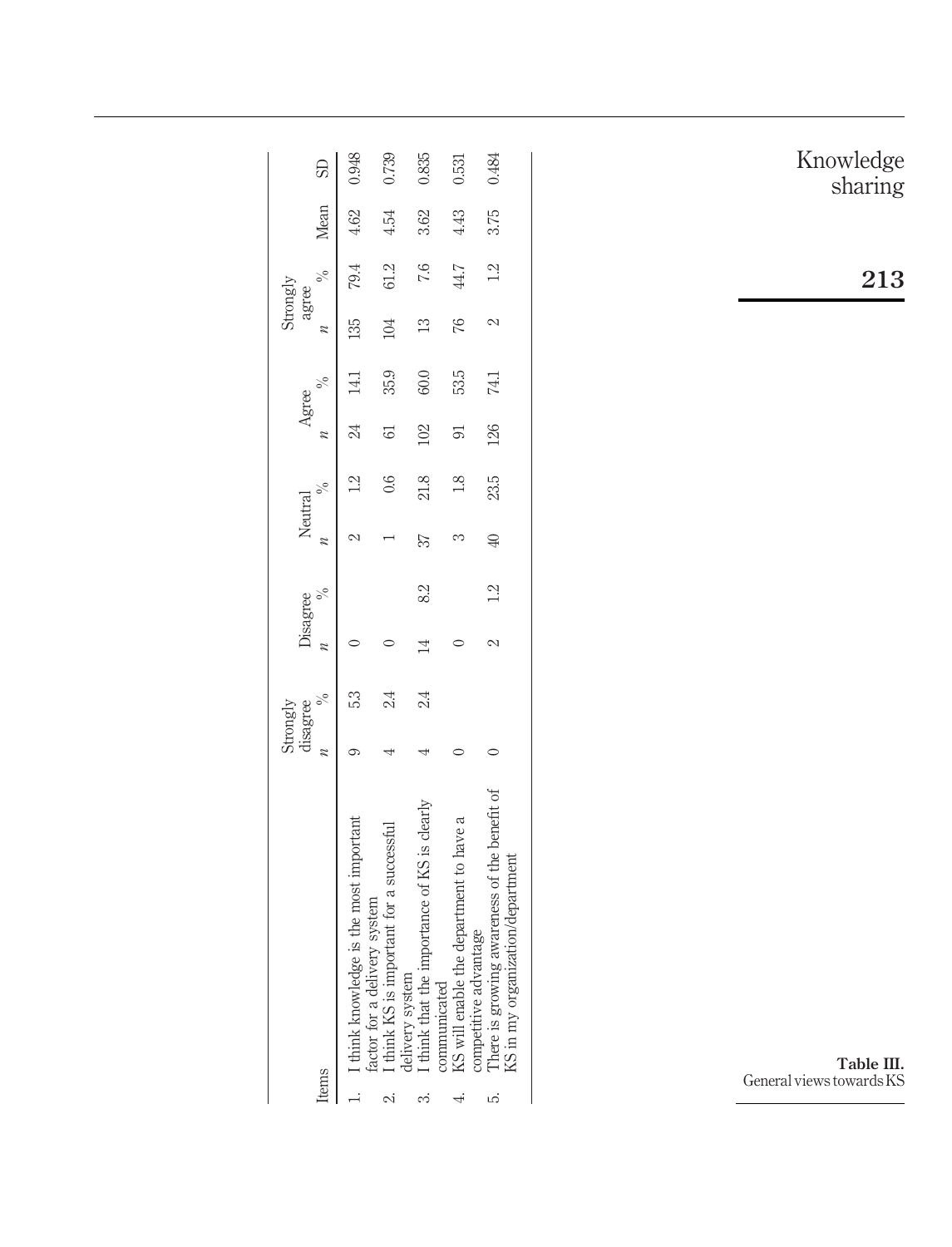| <b>IJPSM</b> | compared to this the response to "importance of KS is clearly communicated" and      |
|--------------|--------------------------------------------------------------------------------------|
| 24,3         | "there is growing awareness on the benefits of KS in my organization/department" was |
|              | much below: 67.6 and 75.3 percent respectively                                       |

#### *Views towards existence of KS strategy and culture*

Respondents were asked to give their views on two statements as given in Table IV. Although most respondents felt that there exists a clear KS strategy in their organization and there prevails KS culture in the organization/department, a large number were also indecisive.

#### *Views towards knowledge donating and knowledge receiving*

*Views on knowledge donating*. Employees were asked whether they were willing to share knowledge related to their work. Response was very positive where 97 percent stated "agree" and "strongly agree". To another similar statement whether they were willing to share ideas and knowledge outside their scope of work, the response was again very positive with 96 percent stating "agree" and "strongly agree". The mean values for these two statements were 4.27 and 4.21 respectively. This shows that employees are willing to share knowledge with others and this bodes well for the department's KS initiates.

*Views on knowledge receiving*. The mean value for two statements under this category 'my colleagues are willing to share information related to work with me' and "my colleagues are willing to exchange ideas and knowledge outside the scope of work with me" was 3.93 and 3.73 respectively, which is less than mean value of two items under knowledge donating. It seems to be a case of self serving bias. The results on views towards knowledge donating and knowledge receiving are depicted in Table V.

#### *Views on barriers to KS*

214

Views on barriers to KS were divided into organizational barriers and individual barriers to enhance its meaningfulness.

*Organisational barriers*. There were seven statements (items) that measured organizational barriers to KS. These barriers are arranged in descending order of their mean value. Highest mean value indicates the strongest barrier to KS as perceived by the respondents. It can be observed that "inadequate IT systems and processes in the department discourage KS" and "lack of reward and recognition system to motivate KS" figure as the two top most barriers under this category. The results on views towards organizational barriers towards KS are depicted in Table VI.

*Individual barriers*. There were eight statements (items) that measured individual barriers to KS. The highest individual barrier was "general lack of time to share knowledge". The second highest individual barrier was 'lack of interactions between those who can provide and those who need knowledge'. "Lack of trust among personnel in the department" was not viewed as a strong barrier. Almost 50 percent of the respondents did not agree with the statement that there is general lack of trust among personnel in the department. The second lowest barrier was "difficult to convince colleagues on the values and benefits of the knowledge I may possess". The results on views towards individual barriers towards KS are shown in Table VII.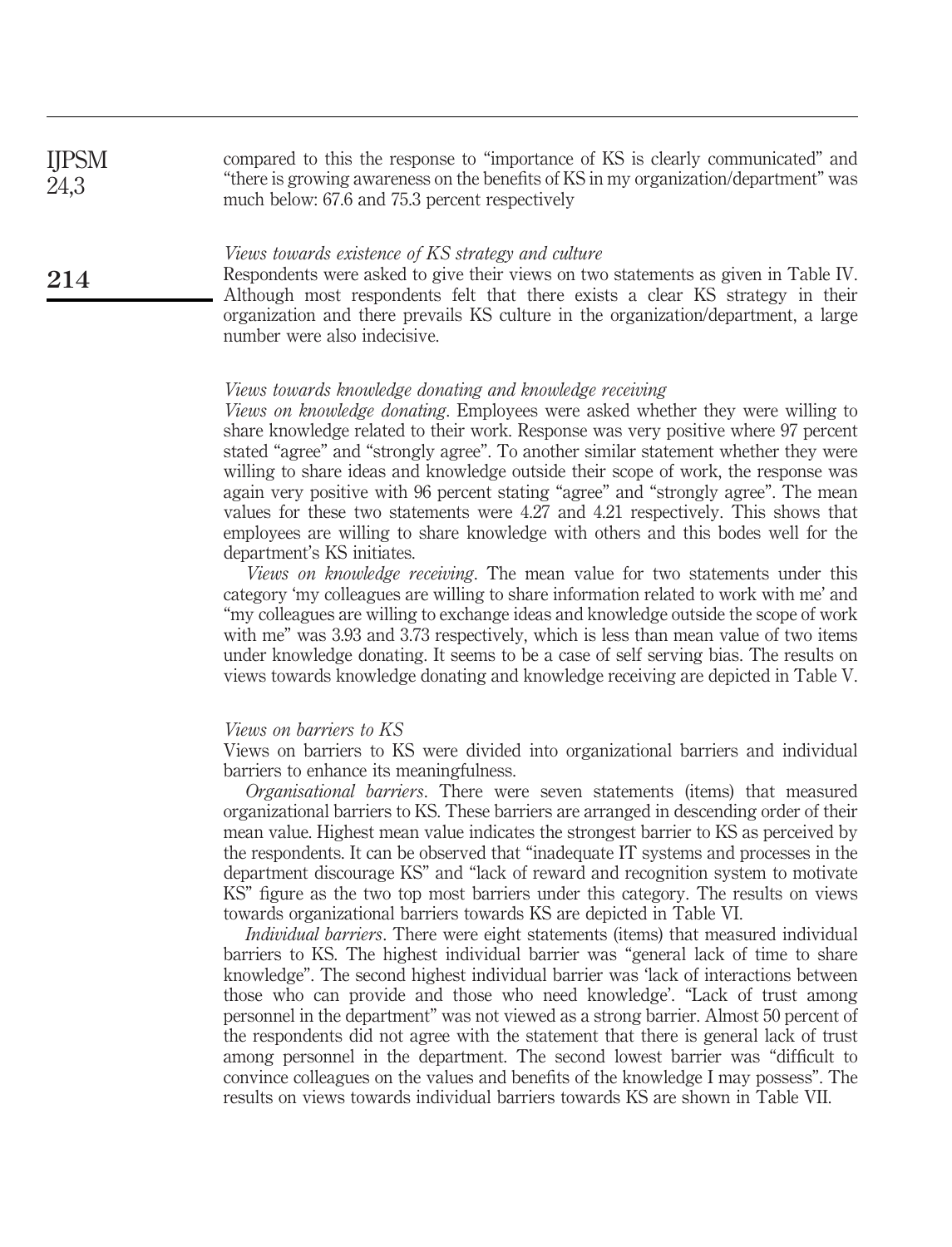| $\overline{\mathbb{S}}$      | $\frac{0.730}{0.681}$                                                                                                                      |                                                        |
|------------------------------|--------------------------------------------------------------------------------------------------------------------------------------------|--------------------------------------------------------|
|                              |                                                                                                                                            | Knowledge<br>sharing                                   |
| Mean                         | $3.73$<br>$3.48$                                                                                                                           |                                                        |
| $\%$<br>agree                | $\begin{array}{c} 10.6 \\ 3.5 \end{array}$                                                                                                 | 215                                                    |
| Strongly<br>$\boldsymbol{n}$ | $\frac{8}{6}$                                                                                                                              |                                                        |
| $\%$<br>Agree                | 57.1<br>48.2                                                                                                                               |                                                        |
| $\boldsymbol{\mathcal{U}}$   | 97                                                                                                                                         |                                                        |
| $\%$<br>Neutral              | $26.5$<br>41.2                                                                                                                             |                                                        |
| $\overline{\mathscr{U}}$     | $45$                                                                                                                                       |                                                        |
| Disagree<br>$\%$             | $\frac{12}{50}$                                                                                                                            |                                                        |
|                              | $10\,$ $21\,$                                                                                                                              |                                                        |
| Strongly<br>disagree         | $\circ$ $\circ$                                                                                                                            |                                                        |
| Items                        | The department has a KS culture $$\tt There$ exists a clear KS strategy in my organization/<br>department<br>$\overline{1}$ $\overline{2}$ | Table IV.<br>Views towards existence<br>of KS strategy |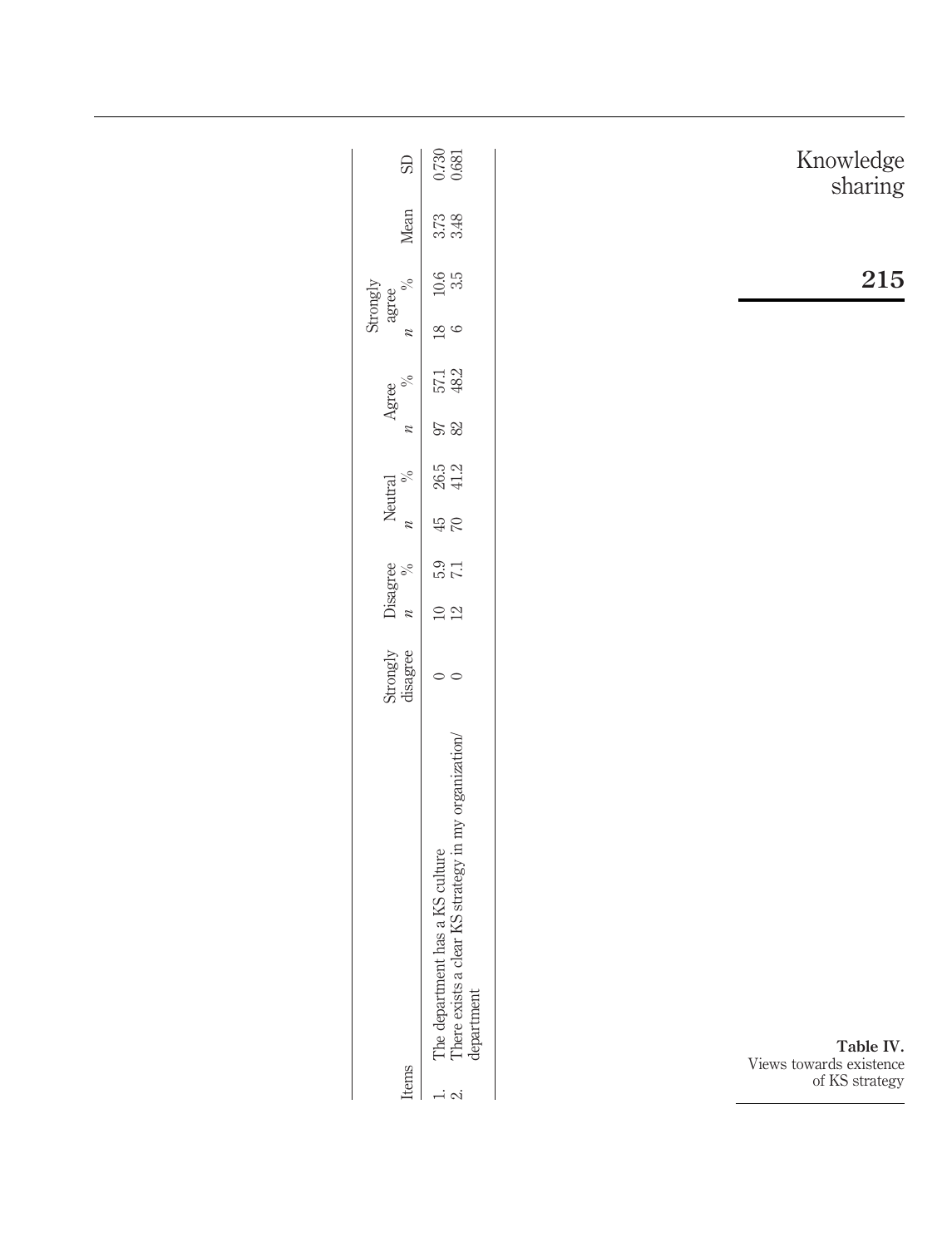| S <sub>0</sub>   | 0.705                                                                                                 | 0.698                                        | 0.546                                          | 0.649                                                                                          |                         |
|------------------|-------------------------------------------------------------------------------------------------------|----------------------------------------------|------------------------------------------------|------------------------------------------------------------------------------------------------|-------------------------|
| Mean             | 4.276                                                                                                 | 4.212                                        | 3.935                                          | 3.735                                                                                          |                         |
| $\%$             | 35.3                                                                                                  | $30.0\,$                                     | $11.8\,$                                       | 10.6                                                                                           |                         |
| $\boldsymbol{n}$ | $\rm 60$                                                                                              | 51                                           | $\boldsymbol{\mathcal{Z}}$                     | $18\,$                                                                                         |                         |
| $\%$             | 61.8                                                                                                  | 65.9                                         | $70.0\,$                                       | 52.9                                                                                           |                         |
| $\boldsymbol{n}$ | 105                                                                                                   | 112                                          | 119                                            | $\pmb{\mathcal{S}}$                                                                            |                         |
| $\%$             | 0.6                                                                                                   | $1.80\,$                                     | $18.2\,$                                       | 35.9                                                                                           |                         |
| $\boldsymbol{n}$ | $\Box$                                                                                                | 3                                            | 51                                             | $\mathbb{G}% _{n}^{1}\!\left( a,b\right)$                                                      |                         |
| $\%$             |                                                                                                       |                                              |                                                | 0.60                                                                                           |                         |
| $\boldsymbol{n}$ | $\circ$                                                                                               | $\circ$                                      | $\circ$                                        | $\overline{\phantom{0}}$                                                                       |                         |
|                  | $2.4\phantom{0}$                                                                                      | $2.4\phantom{0}$                             |                                                |                                                                                                |                         |
|                  | 4                                                                                                     | 4                                            | $\circ$                                        | $\circ$                                                                                        |                         |
|                  | I am willing to share knowledge related to work                                                       | I am willing to exchange ideas and knowledge | My colleagues are willing to share information | My colleagues are willing to exchange ideas and<br>knowledge outside the scope of work with me |                         |
|                  | Strongly<br>agree<br>Agree<br>Neutral<br>Disagree<br>disagree<br>" $\frac{9}{6}$<br>Strongly<br>ltems |                                              | when required by my colleagues                 | outside the scope of work with my colleagues                                                   | related to work with me |

 $\ddot{\circ}$  $\ddot{ }$ 

Table V. Views towards knowledge donating and knowledge receiving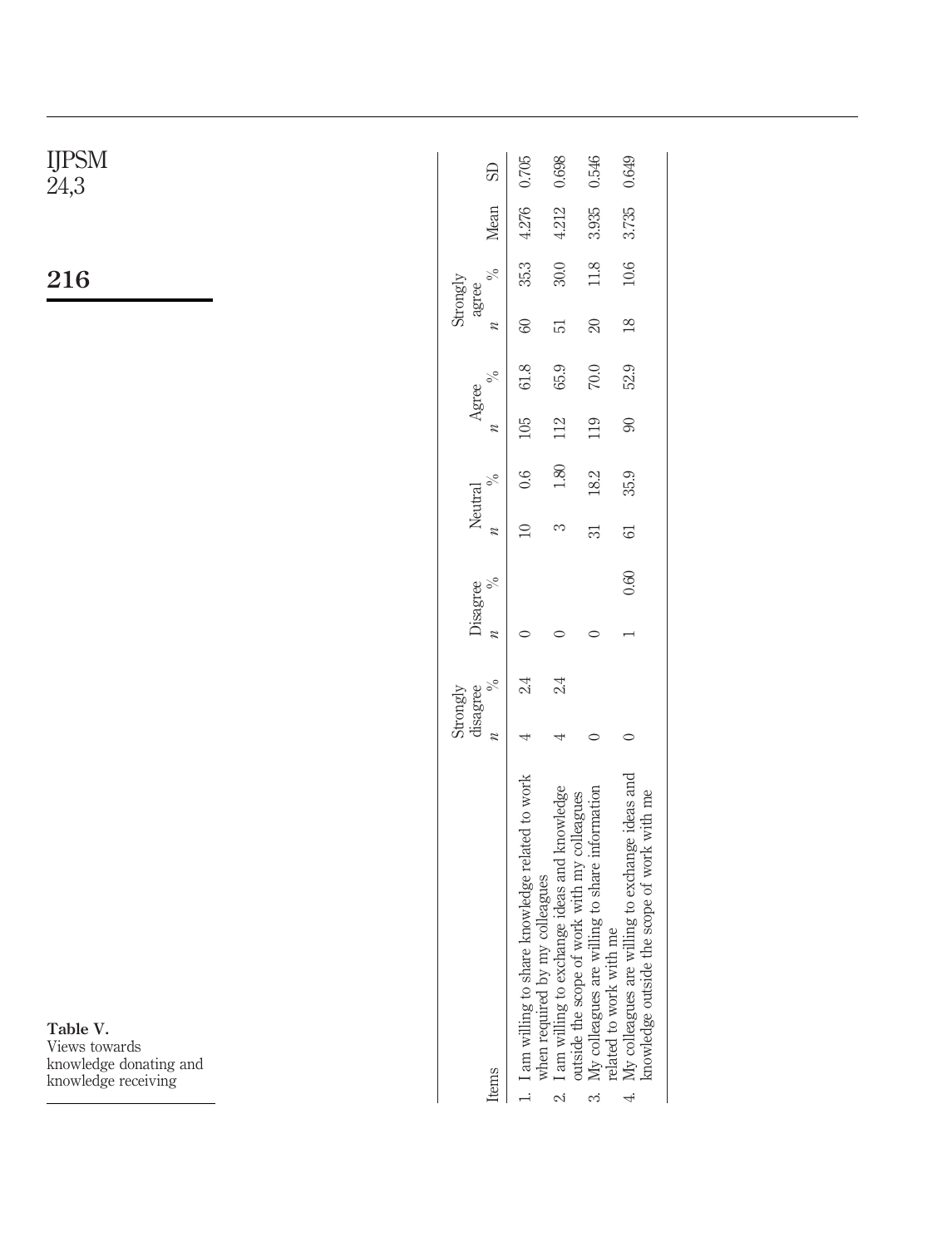| Items |                                                                                                           | $\overline{\mathcal{Z}}$ | disagree<br>Strongly<br>$\frac{6}{6}$ | $\boldsymbol{z}$ | Disagree<br>$\frac{6}{6}$ | $\boldsymbol{\mathcal{Z}}$ | $\frac{6}{6}$<br>Neutral | $\boldsymbol{z}$ | $\frac{6}{6}$<br>Agree | $\boldsymbol{z}$ | $\frac{5}{6}$<br>Strongly<br>agree | Mean  | Rank |
|-------|-----------------------------------------------------------------------------------------------------------|--------------------------|---------------------------------------|------------------|---------------------------|----------------------------|--------------------------|------------------|------------------------|------------------|------------------------------------|-------|------|
|       | systems and processes in the<br>lepartment discourage KS<br>barriers<br>Inadequate IT s<br>Drganisational |                          |                                       | అ                | 35                        | $^{12}$                    | 71                       | 136              | 80.0                   | $\overline{16}$  | 9.4                                | 3.953 |      |
|       | of reward and recognition system to<br>There is a lack                                                    | 2                        | 1.2                                   | $^{\circ}$       | 47                        | $\overline{6}$             | 35.9                     | 77               | 45.3                   | $\mathbb{Z}$     | 12.9                               | 3.641 | 2    |
|       | motivate KS<br>There is no system to identify colleagues to share<br>mowledge                             | అ                        | 3.5                                   | $\overline{40}$  | 23.5                      | 29                         | 17,1                     | 94               | 55.3                   |                  | 0.6                                | 3.259 |      |
|       | Physical work environment and layout of work areas<br>restrict effective KS                               | $\overline{ }$           | $\frac{1}{4}$                         | 51               | 18.2                      | 57                         | 39.4                     | 62               | 36.5                   | S                | 1.8                                | 3.135 |      |
|       | of formal and informal activities to<br>There is a lack of formal an<br>instil KS in the department       | 2                        | 1.2                                   | 25               | 147                       | 81                         | 47.6                     | 58               | 34.1                   | 4                | 24                                 | 3.218 | Ş    |
| అ     | The existing departmental culture does not support<br>KS sufficiently                                     | $\mathbb{Z}$             | 12.4                                  | 54               | 31.8                      | 49                         | 28.8                     | 42               | 24.7                   | 4                | 24                                 | 2.729 | ပ    |
|       | Retention of highly skilled and experienced staff is<br>not a priority                                    | 33                       | 19.4                                  | 66               | 38.8                      | 33                         | 19.4                     | 27               | 15.9                   |                  | 6.5                                | 2.512 | Ļ    |
|       |                                                                                                           |                          |                                       |                  |                           |                            |                          |                  |                        |                  |                                    |       |      |

Knowledge sharing

217

Table VI. View towards organizational barriers to knowledge sharing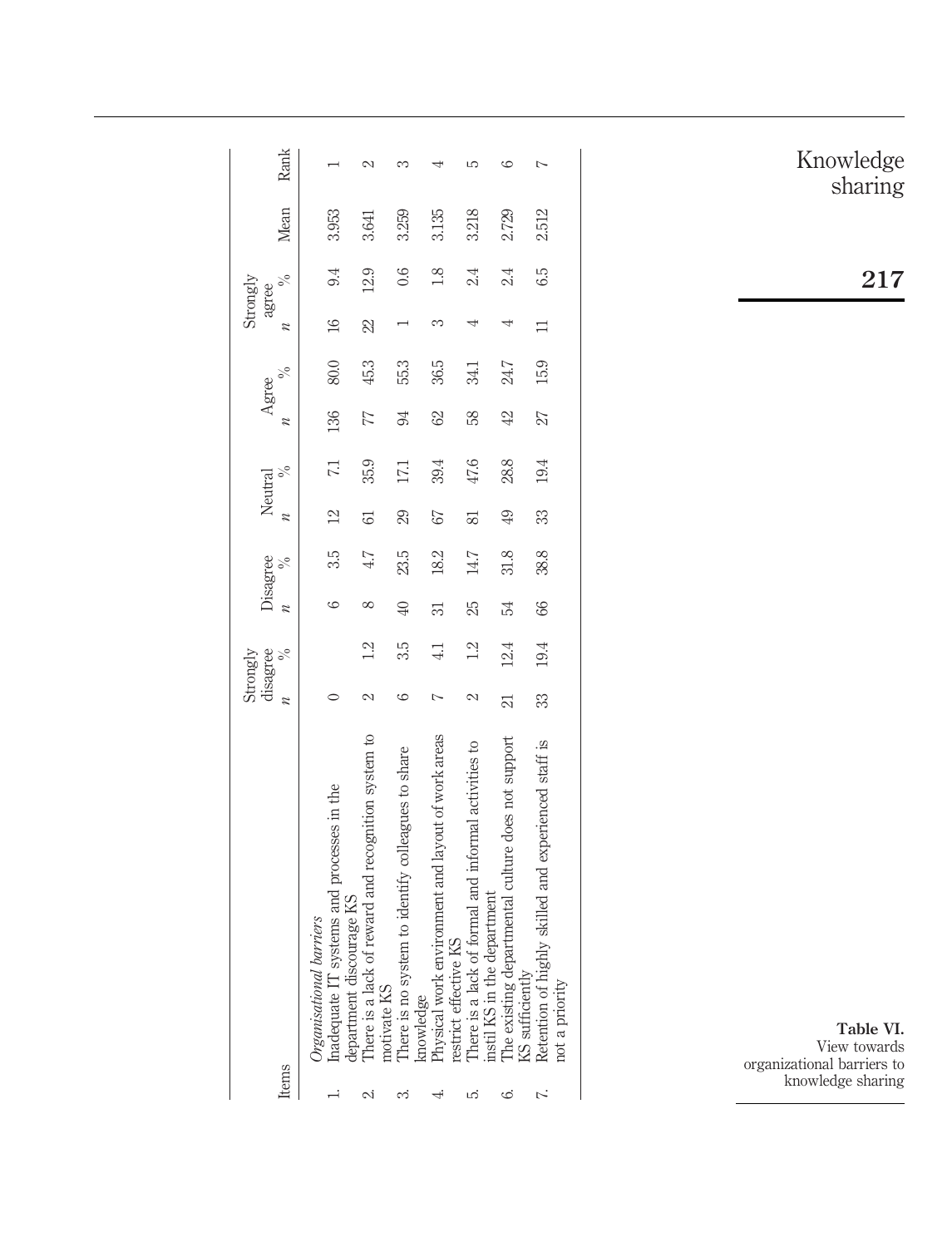| IJPSM<br>24,3                                                             | Rank                         | $\mathbb{C}$<br>$\overline{\phantom{0}}$                                                                                                                       | S                                                                                                                                               | 4                                                                                           | S                                                                                                                                | 6                                                            | $\sim$                                                                                                        | $\infty$                                                                                                               |
|---------------------------------------------------------------------------|------------------------------|----------------------------------------------------------------------------------------------------------------------------------------------------------------|-------------------------------------------------------------------------------------------------------------------------------------------------|---------------------------------------------------------------------------------------------|----------------------------------------------------------------------------------------------------------------------------------|--------------------------------------------------------------|---------------------------------------------------------------------------------------------------------------|------------------------------------------------------------------------------------------------------------------------|
|                                                                           | Mean                         | 3.494<br>3.047                                                                                                                                                 | 3.118                                                                                                                                           | 3.071                                                                                       | 2.828                                                                                                                            | 3.094                                                        | 2.888                                                                                                         | 2.676                                                                                                                  |
| 218                                                                       | $\%$<br>Strongly<br>agree    | 12.9<br>$4.1\,$                                                                                                                                                | 82                                                                                                                                              | 1.8                                                                                         |                                                                                                                                  | 2.4                                                          |                                                                                                               | 0.6                                                                                                                    |
|                                                                           | $\boldsymbol{n}$             | $\frac{2}{3}$                                                                                                                                                  | $\overline{14}$                                                                                                                                 | S                                                                                           | $\circ$                                                                                                                          | 4                                                            | $\circ$                                                                                                       | $\overline{ }$                                                                                                         |
|                                                                           | $\%$<br>Agree                | 41.8<br>41.2                                                                                                                                                   | 28.8                                                                                                                                            | 34.1                                                                                        | 35.9                                                                                                                             | 30.0                                                         | 31.2                                                                                                          | 21.8                                                                                                                   |
|                                                                           | $\boldsymbol{n}$             | $\overline{7}$                                                                                                                                                 | $\overline{6}$                                                                                                                                  | 58                                                                                          | 61                                                                                                                               | 51                                                           | 53                                                                                                            | 57                                                                                                                     |
|                                                                           | $\%$<br>Neutral              | 28.2<br>18.8                                                                                                                                                   | 33.5                                                                                                                                            | 33.5                                                                                        | 11.8                                                                                                                             | 45.9                                                         | 26.5                                                                                                          | 27.6                                                                                                                   |
|                                                                           | $\boldsymbol{\mathcal{Z}}$   | $\frac{48}{32}$                                                                                                                                                | 57                                                                                                                                              | 57                                                                                          | $\infty$                                                                                                                         | 78                                                           | $\ddot{+}$                                                                                                    | $47\,$                                                                                                                 |
|                                                                           | Disagree<br>$\%$             | $\begin{array}{c} 15.9 \\ 27.1 \end{array}$                                                                                                                    | 25.3                                                                                                                                            | 30.6                                                                                        | 51.8                                                                                                                             | 18.2                                                         | 42.4                                                                                                          | 44.7                                                                                                                   |
|                                                                           | $\overline{\mathcal{U}}$     | $\oplus$<br>27                                                                                                                                                 | $\mathfrak{B}$                                                                                                                                  | 23                                                                                          | 88                                                                                                                               | 51                                                           | 22                                                                                                            | $\%$                                                                                                                   |
|                                                                           | disagree<br>$\%$<br>Strongly | $\frac{1}{8}$ 8.                                                                                                                                               | 4.1                                                                                                                                             |                                                                                             | 0.6                                                                                                                              | 3.5                                                          |                                                                                                               | 5.3                                                                                                                    |
|                                                                           | $\overline{\mathcal{U}}$     | $\frac{2}{15}$                                                                                                                                                 | $\sim$                                                                                                                                          | $\circ$                                                                                     |                                                                                                                                  | 6                                                            | $\circ$                                                                                                       | 6                                                                                                                      |
| Table VII.<br>View towards individual<br>barriers to knowledge<br>sharing | Items                        | There is a lack of interactions between those who can<br>al lack of time to share knowledge<br>Individual barriers<br>There is a gener<br>$\rightarrow \infty$ | nare knowledge due to poor<br>se who need knowledge<br>and interpersonal skills<br>provide and thoe<br>Staff does not sl<br>communication<br>ကံ | their immediate superiors and peers<br>restricts staff from seeking<br>The status fear<br>⊣ | The reluctance regarding KS is due to the perception<br>wer if knowledge is shared<br>of the loss of po<br>knowledge from<br>ΓÒ. | idue credits are being accorded to<br>The fear that ur<br>6. | It is difficult to convince colleagues of the values and<br>undeserving parties creates deterrent to KS<br>ŕ. | There is a general lack of trust among personnel in<br>benefits of the knowledge I may possess<br>the department<br>∞ं |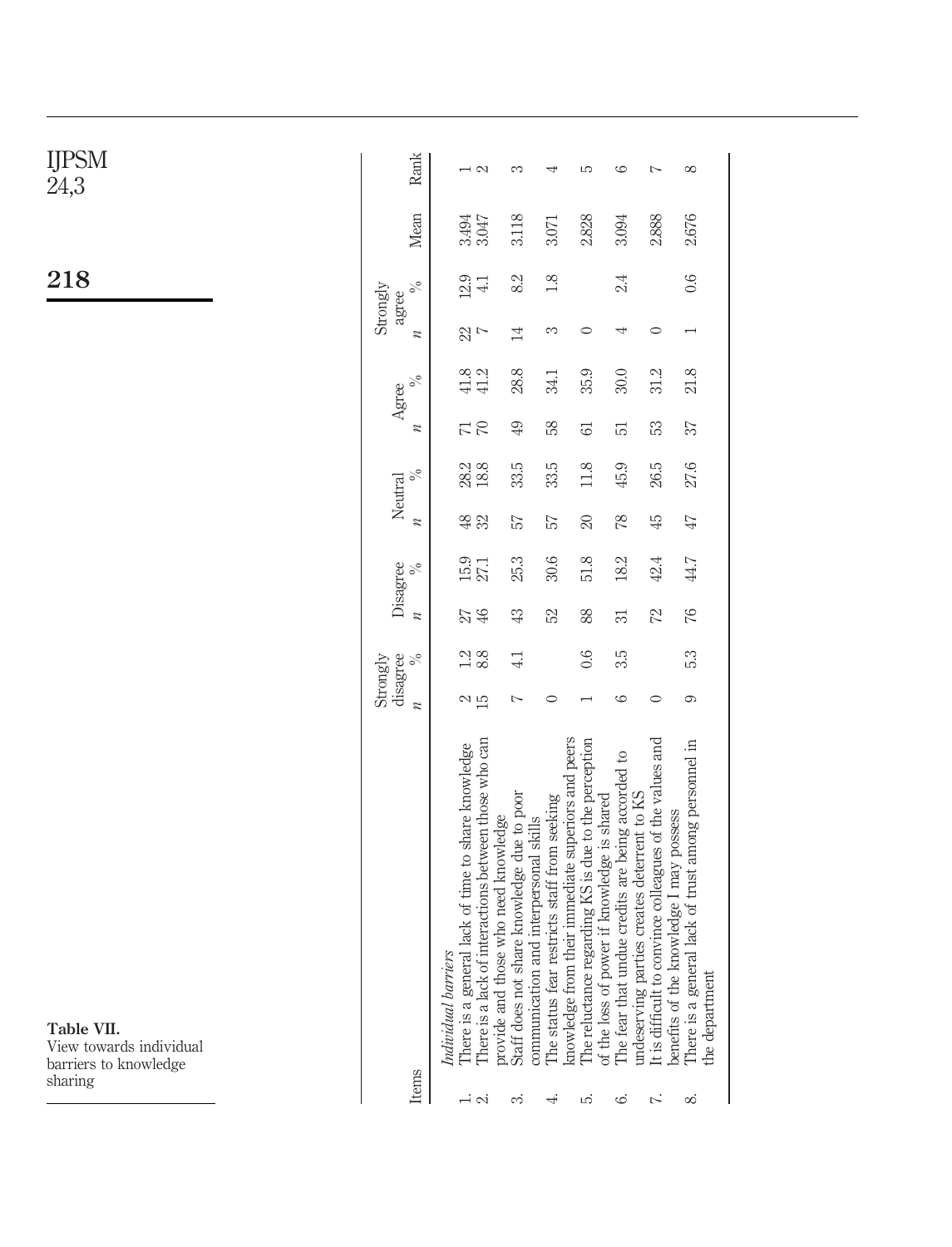# *Views on KS initiatives*

There were 17 statements (items) that measured public sector employee's views towards KS initiatives. These were ranked to ascertain the highest proposed KS initiative. The main KS initiatives proposed were use of email system; inter agency activities, use of ICT, top management support and adoption of KS activities in monthly departmental activities. More than 70 percent of the respondents stated "agree" and "strongly agree" to the statement that KS can be encouraged if it is linked to rewards. Close to 30 percent of respondents were also not supportive of linking KS initiatives to performance appraisal. The results on views towards KS initiatives are depicted in Table VIII.

# **Discussion**

KS is considered to be very important in the public sector as is evident from the survey. Respondents were also very positive when asked whether KS can enhance competitive advantage. It shows consistency in their views. The views of public sector employees were much more positive as compared to similar studies conducted in Malaysia ( Jain *et al.*, 2007; Ling *et al.*, 2009) and in Kuwait where only 50 percent were positive (Al-Athari and Zairi, 2001). It was a cause of concern when quite a large number of respondents (more than 30 percent) were not very sure (indecisive and disagreed) that KS culture existed in the department. In fact many (about 50 percent) were also not sure whether KS strategy existed. This reflects that there is a scope for improvement in government policies trying to create KS culture in the public sector..

When it came to views towards knowledge receiving and donating, the public sector employees showed self serving biases. They were very positive (almost all) when asked about their willingness to share knowledge (knowledge donating) within their job scope and outside their job scope. This finding supported a similar study conducted among academic staff in Malaysian universities ( Jain *et al.*, 2007). With regards to their perception towards their colleague's willingness to share knowledge, the views were although positive but smaller in percentage (only 80 percent were positive). Eighteen percent were indecisive indicating reservation or lack of trust towards their colleagues. It is interesting to highlight that the respondents perceived that their colleagues are less willing to share knowledge when it came to knowledge that is outside their job scope. Furthermore a large number were also indecisive (36 percent) again indicating lack of trust or "knowledge is power" syndrome.

Regarding barriers to KS, public sector employees perceived organizational barriers as more critical as compared to individual barriers based on the ranking and mean values obtained. The main organizational barriers were lack of IT systems and lack of rewards and recognition. This finding supported similar studies conducted in the public sector where technology was found to be a major obstacle to KS (Gorry, 2008; McAdam and Reid, 2000; Ling *et al.*, 2007; Jain *et al.*, 2007). The main individual barriers were lack of time, lack of interaction and lack of interpersonal skills. Lack of time was also found to be one of the main barriers in the study conducted in an Amercian MNC in Malaysia and among academic staff in Malaysian universities (Ling *et al.*, 2009; Jain *et al.*, 2007). However, it is interesting to note that, lack of trust was not seen as a critical barrier among the public sector employees. It was ranked the lowest among all individual barriers. This clearly contradicts the findings from the study conducted in the American MNC in Malaysia where trust was found to be the major Knowledge sharing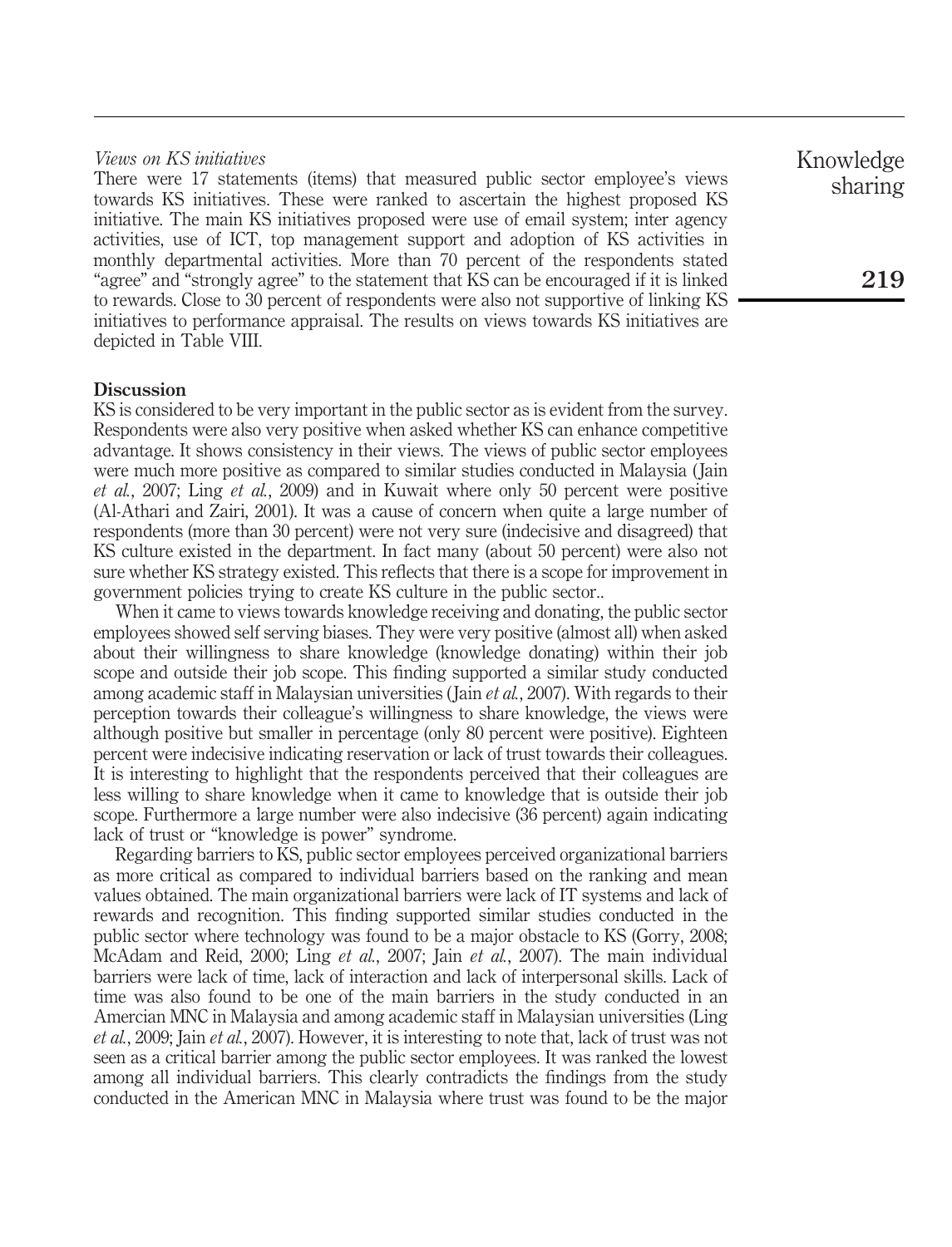| <b>IJPSN</b><br>VI |
|--------------------|
| 24.3               |

220

Table VIII. Views towards KS

initiatives

|                    | <b>Statements</b>                                                                                                                                   | $\overline{\mathcal{U}}$ | Strongly<br>disagree<br>$\%$ | $\overline{\mathcal{U}}$ | $\%$<br>Disagree          | $\boldsymbol{n}$ | $\%$<br>Neutral | $\boldsymbol{\mathcal{U}}$ | $\%$<br>Agree | $\boldsymbol{\mathcal{U}}$ | $\%$<br>Strongly<br>agree | Mean           | Rank                           |
|--------------------|-----------------------------------------------------------------------------------------------------------------------------------------------------|--------------------------|------------------------------|--------------------------|---------------------------|------------------|-----------------|----------------------------|---------------|----------------------------|---------------------------|----------------|--------------------------------|
|                    | The organizational/departmental e-mail system should                                                                                                | ○                        |                              | 0                        |                           |                  | 0.6             | 117                        | 68.8          | S                          | 30.6                      | 4.300          |                                |
| N                  | Inter-agencies activities can encourage and enhance KS<br>be used for knowledge of significance to staff                                            | ⊂                        |                              |                          | 0.6                       |                  | 0.6             | 141                        | 82.9          | 27                         | 15.9                      | 4.141          | 2                              |
| ಯ                  | Make use of ICT to induce KS activities as monthly or<br>efforts                                                                                    | ⊂                        |                              |                          |                           |                  | 24              | 125                        | 73.5          | 41                         | 24.1                      | 4.218          | ∞                              |
| ↤                  | The top management should welcome and consider KS-<br>regular program                                                                               | 4                        | 24                           |                          |                           |                  | 0.6             | 86                         | 50.6          | 79                         | 46.5                      | 4.388          |                                |
| IJ                 | The top management should be willing to accept and<br>ons and activities from the staff<br>hrough KS activities<br>related suggesti                 | 4                        | 24                           |                          |                           |                  | 0.6             | 50                         | 57.1          | 68                         | 40.0                      | 4.324          | LO                             |
| ల                  | KS activities should be included in the monthly<br>make changes t                                                                                   | ⊂                        |                              | ⊂                        |                           | 5                | 2.9             | 124                        | 73.5          | $\bigoplus$                | 23.5                      | 4.206          | ဖ                              |
| Z.                 | ould be openly supported by the top<br>departmental or organizational activities<br>KS activities sh                                                | 4                        | 2.4                          | ⊂                        |                           |                  | 0.6             | 24                         | 49.4          | 53                         | 47.6                      | 4.400          | $\overline{ }$                 |
| ∞                  | encouraged to put forward their<br>KS-related activities<br>Staff should be<br>management                                                           | 0                        |                              | 0                        |                           | ೦                | 5.3             | 113                        | 66.5          | $\frac{8}{2}$              | 28.2                      | 4.229          | ∞                              |
| ာ                  | KS culture is possible if the top management openly<br>encourages the importance of<br>emphasizes and<br>suggestions on                             | 5                        | 2.9                          |                          | 0.6                       | 5                | 2.9             | $\infty$                   | 52.9          | 89                         | 40.6                      | 4.276          | ത                              |
| $\Xi$              | tions and similar tools are useful in KS<br>efforts among the staff<br>Regular publica<br>knowledge                                                 | $\sim$                   | 12                           | Ľ                        | 41                        | S                | 2.9             | 115                        | 67.6          | $\exists$                  | 24.1                      | 4.094          | $\Box$                         |
| $\Xi$ $\Xi$        | KS can be improved if technology is also improved<br>KS can be encouraged if it is linked with the                                                  | G<br>0                   | 3.5                          | $\sim$                   | $47\,$<br>$\overline{41}$ | $\frac{3}{16}$   | $7.6$<br>9.4    | 122<br>103                 | 71.8<br>60.6  | 27                         | 15.9<br>22.4              | 3.988          | $\Xi \, \Xi$                   |
| $\mathbf{r}$<br>4. | Regular KS campaigns should be organized periodically<br>KS can be successfully implemented if clearly linked<br>performance appraisal of the staff | $\circ$                  | $\frac{2}{2}$                | $\mathcal{C}$            | 0.6<br>1.2                | 23               | 21.2<br>17,1    | 99<br>101                  | 59.4<br>58.2  | 33                         | 22.9<br>18.2              | 3.912<br>4.047 | $\mathbb{C}$<br>$\overline{1}$ |
| 15.                | KS can be encouraged if there is a designated knowledge<br>with rewards and some forms of remuneration                                              | G                        | 3.5                          | ನ                        | 12.4                      | 23               | 13.5            | 105                        | 61.8          | $\overline{15}$            | 8.8                       | 3.600          | 15                             |
| 16.                | Non-monetary rewards, e.g. recognition and<br>officer in the department                                                                             | G                        | 3.5                          | ᄇ                        | 6.5                       | 55               | 20.6            | 98                         | 57.6          | $\infty$                   | 11.8                      | 3.677          | 16                             |
| Ξ.                 | Knowledge repositories (database) must exist in my<br>re more effective in encouraging KS<br>organization/department<br>appreciations, are          | 6                        | 3.5                          | $\overline{15}$          | 8.8                       | 39               | 22.9            | 102                        | 60.0          | $^{\circ}$                 | 4.7                       | 3.535          | $\overline{17}$                |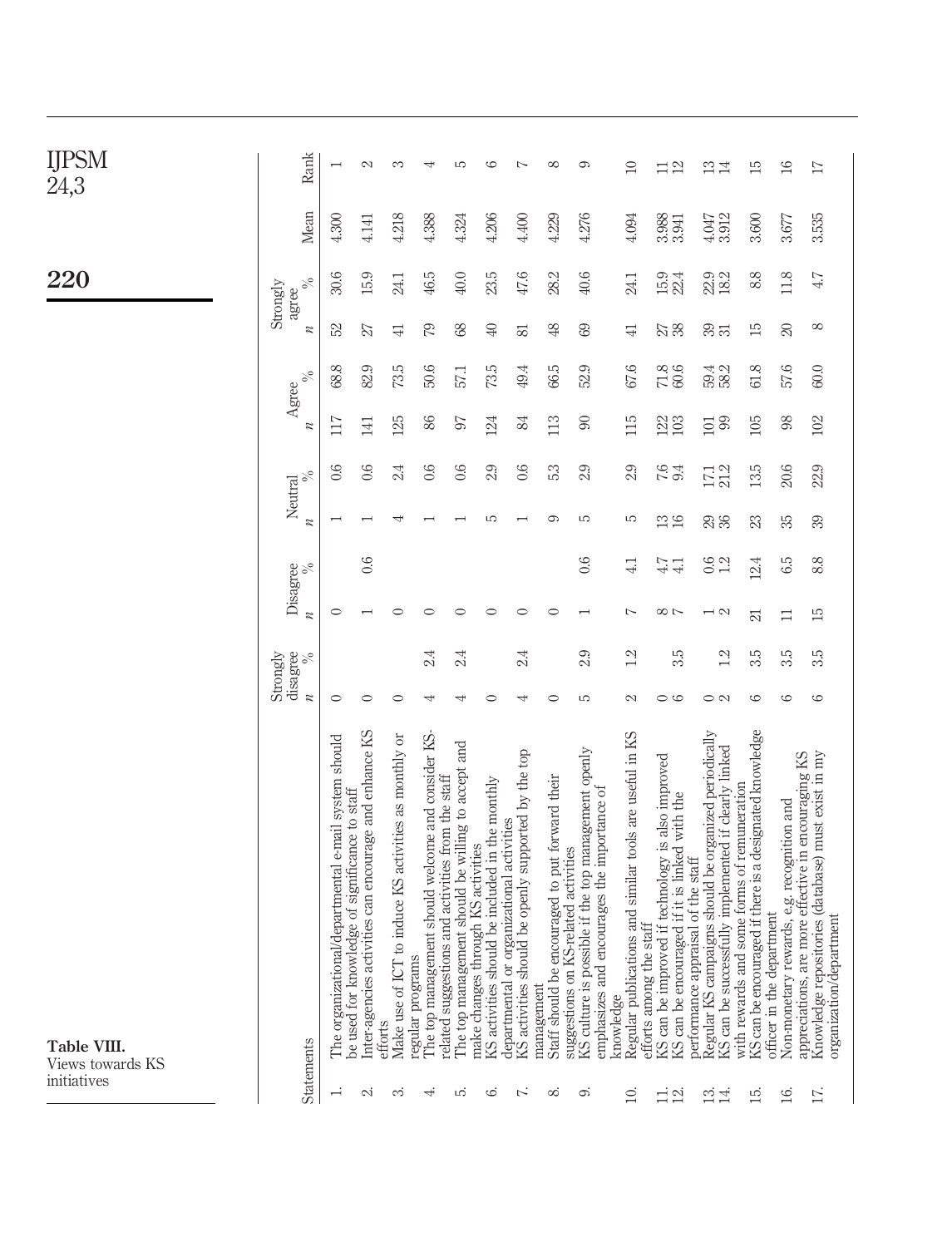barriers among its staff (Ling *et al.*, 2009) and another study among public employees in Belgium (Willem and Buelens, 2007). This auger well for public sector employees and it will be easier to implement policies in the future.

The most favoured KS initiatives found in this study was use of email systems; inter agency activities and use of ICT followed by support from top management. This shows that in the public sector, technological systems are important tools to enhance KS among employees. This is also consistent with their views that lack of IT systems is a major barrier to KS. The most favoured initiative was linking KS to rewards and performance appraisal. This was not surprising since MNCs are more naturally focusing on competiveness and it is a culture to link work outcomes to rewards and appraisal.

#### *Implication to theory*

This research has a couple of theoretical contributions. First, there is limited research on KS in the public sector from developing and emerging nations such as Malaysia. This empirical contribution will enhance further the theoretical knowledge on KS in the public sector from a developing nation. Second, this is one of the few studies that examine views towards knowledge donating and knowledge receiving in the public sector. This area need utmost attention since it was found in this study that employees' perceived KS willingness (donating) may differ from perceived colleagues' KS willingness (knowledge receiving). This can be attributed to lack of positive environment that enhances KS within departments, teams or organization. The willingness to share knowledge can also be influenced by whether the knowledge is work related and non work related. Employees were more willing to share knowledge when it is work related and are quite reluctant to share knowledge if it is non work related. This conforms to "knowledge is power syndrome". Third, this research has contributed further to the identification of KS barriers and KS initiatives in the public sector from a fast developing nation.

#### *Implication to practice*

The findings from this study can be useful to enhance public policy towards effective management and implementation of KS programs. It is clear from this study that KS initiatives must be clearly communicated in the organization so that all public sector employees are aware on its importance and usefulness.

# **Conclusion**

Most public sector organizations in Malaysia, until few years ago, operated in a highly protected environment. As the process of economic liberalization began it became difficult for these enterprises to compete and sustain with those organizations who operated on efficiency rather than on bureaucracy. A new approach to public management became mandatory. This new public management approach requires increasing teamwork, limiting the number of rules, and obtaining more value-driven management and decentralization in public sector organizations. Being successful only on the basis of "know how" has become difficult. Public sector organizations now need to have knowledge about "know what", "know where", "know if", "know when", and 'know why'. This entire set of knowledge will never be available with one individual. It is only by sharing each other's knowledge that an organization can think of being

Knowledge sharing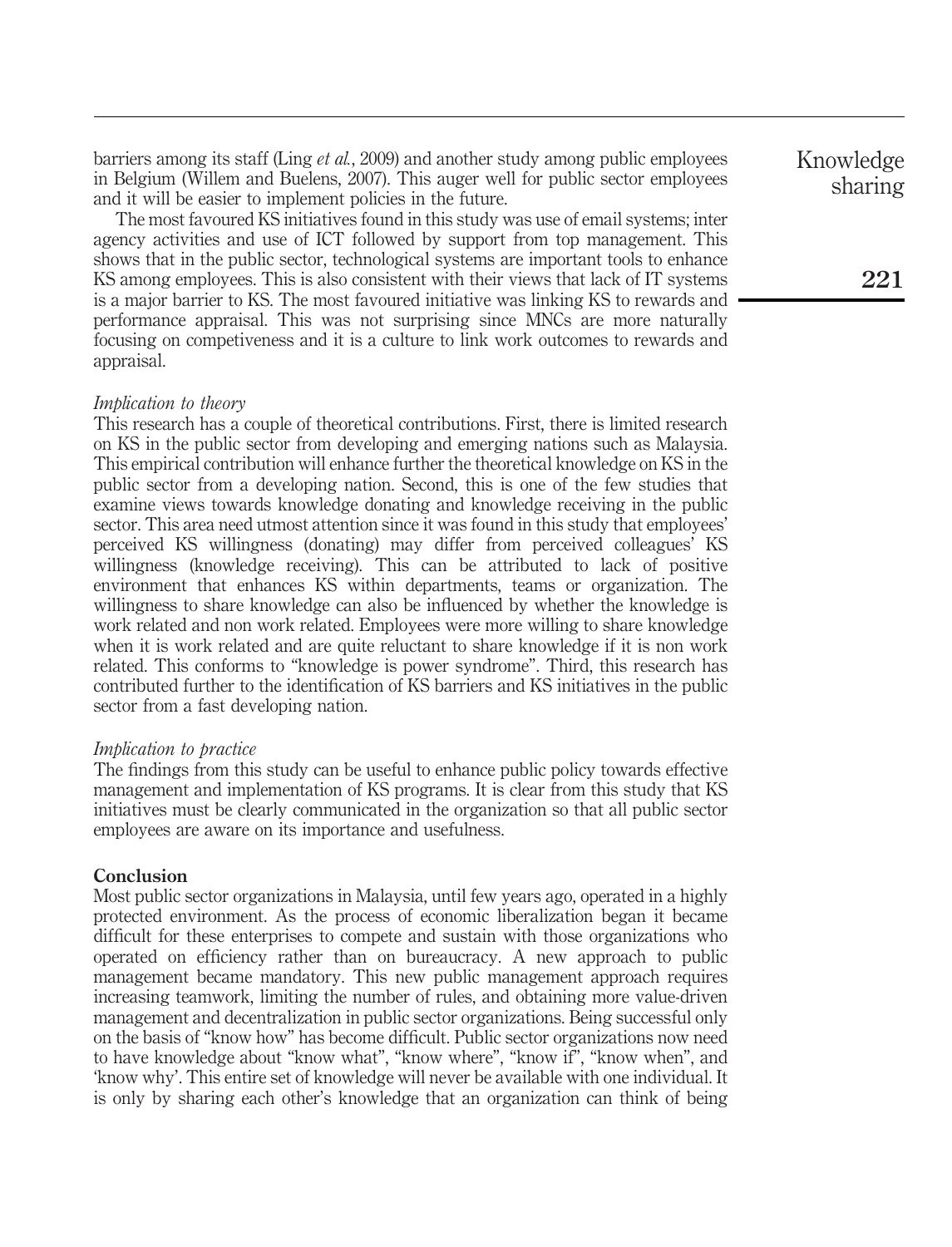successful. It is interesting to discover that the employees in the public sector are aware of this fact. However, a whole range of barriers may exist in the organization that may discourage people to share knowledge. Public sector organizations need to take up studies that may help them identify knowledge sharing barriers that exist in their workplace and take appropriate measures to overcome them. Human resource management can play a key role in an organization's endeavor to achieve this objective. If a company really needs to benefit from knowledge sharing, it needs to align its human resource practices and processes in such a way that knowledge sharing becomes a part of the organizational culture. Corporate education, performance management, reward system, recruitment practices, and career planning can be designed in a way that encourages people to share their knowledge.

#### *Future research direction*

Future research should focus on group related barrier since a large amount of work in the public sector is conducted in teams. There is dearth of research focusing on KS barriers in teams. Future research on KS in the public sector should also examine its impact on work related outcomes such as efficiency, productivity, commitment, performance etc. There is little research that examines impact of KS on organizational outcomes in the public sector.

#### *Research limitations*

This research has its own limitations. First, in spite of every care being taken in designing the survey instrument as per the best research methodology practices, the wording of the questions might have influenced the responses. Second, the study is confined to the public sector and thus it cannot be generalized to all organizations. Third, the sample for this study is also limited to two public sector departments (ICU and PWD) and thus the views are strictly limited to these agencies and cannot be generalized to all public sector staff.

# References

- Al-Athari, A. and Zairi, M. (2001), "Building benchmarking competence through knowledge management capability: an empirical study of the Kuwaiti context", *Benchmarking: An International Journal*, Vol. 8 No. 1, pp. 70-80.
- Beer, S. (1985), *Diagnosing the Systems for Organizations*, Wiley, Chichester.
- Beer, S. (1990), *The Brain of the Firm*, Wiley, Chichester.
- Beer, S. (1995), *The Heart of Enterprise*, Wiley, Chichester.
- Bircham-Connolly, H., Corner, J. and Bowden, S. (2005), "An empirical study of the impact of question structure on recipient attitude during knowledge sharing", *Electronic Journal of Knowledge Management*, Vol. 32 No. 1, pp. 1-10.
- Cheng, J.H., Yeh, C.H. and Tu, C.W. (2008), "Trust and knowledge sharing in green supply chains", *Supply Chain Management: An International Journal*, Vol. 13 No. 4, pp. 283-95.
- Choi, B. and Lee, B. (2003), "An empirical investigation of KM styles and their effect on corporate performance", *Information and Management*, Vol. 40 No. 5, pp. 403-17.
- Connelly, C.E. and Kelloway, E.K. (2003), "Predictors of employees' perceptions of knowledge-sharing cultures", *Leadership & Organization Development Journal*, Vol. 24 No. 5, pp. 294-301.

IJPSM 24,3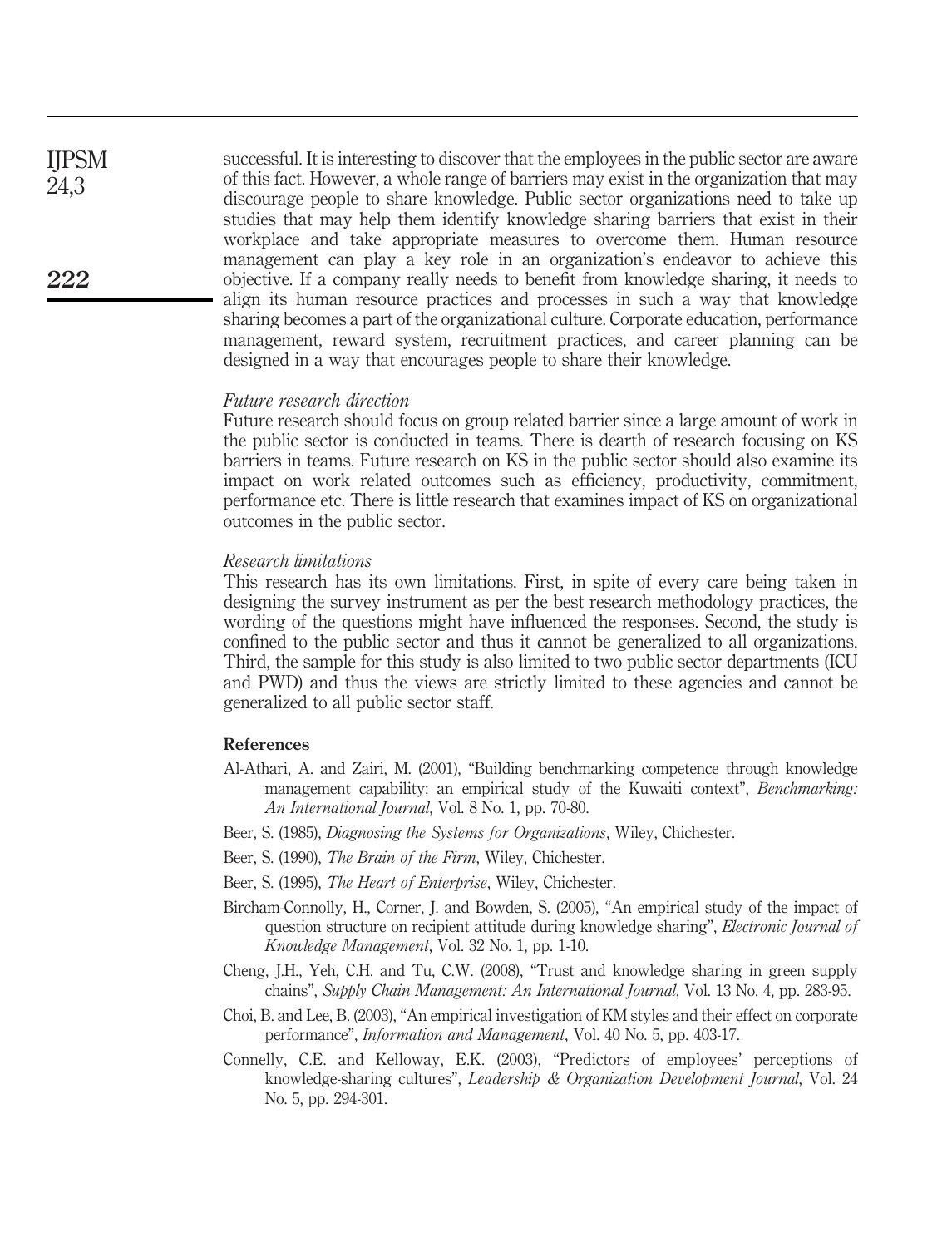- Cummings, J. (2003), "Knowledge sharing: a review of the literature", Operation Evaluation Department Working Paper, World Bank, available at: http://lnweb18.worldbank.org/oed/ oeddoclib.nsf/DocUNIDViewForJavaSearch/D9E389E7414BE9DE85256DC600572CA0/ \$file/knowledge\_eval\_literature\_review.pdf (accessed February 21, 2008).
- Davidson, W.H. (1980), "The location of foreign direct investment activity: country characteristics and the theory of the firm", *Journal of International Business Studies*, Vol. 11 No. 2, pp. 9-22.
- Davidson, W.H. (1983), "Structure and performance of international technology transfer", *Journal of Management Studies*, Vol. 20 No. 4, pp. 453-66.
- Drucker, P.E. (1995), "The information executives truly need", *Harvard Business Review*, Vol. 73 No. 1, pp. 54-62.
- Fisman, R. and Khanna, T. (1999), "Is trust a historical residue? Information flows and trust levels", *Journal of Economic Behavior & Organization*, Vol. 38 No. 1, pp. 79-92.
- Gorry, G.A. (2008), "Sharing knowledge in the public sector: two case studies", *Knowledge Management Research and Practice*, Vol. 6 No. 2, pp. 105-11.
- Gray, P.H. (2000), "The effects of knowledge management systems on emergent teams: towards a research model", *Journal of Strategic Information Systems*, Vol. 9 Nos 2/3, pp. 175-91.
- Gupta, A.K. and Govindarajan, V. (1991), "Knowledge flows and the structure of control within multinational corporations", *Academy of Management Review*, Vol. 16, pp. 768-92.
- Gupta, A.K. and Govindarajan, V. (2000), "Knowledge management's social dimension: lessons from Nucor Steel", *Sloan Management Review*, Vol. 42 No. 1, pp. 71-80.
- Horton, S. (2003), "Participation and involvement democratisation of new public management", *International Journal of Public Sector Management*, Vol. 16 No. 6, pp. 403-11.
- Jain, K.K., Sandhu, M.M. and Sidhu, G. (2007), "Knowledge sharing among academic staff: a case study among business schools in Klang Valley, Malaysia", *Journal for the Advancement of Arts and Science*, 2 January, pp. 23-9.
- Kwok, S.H. and Gao, S. (2005), "Attitude towards knowledge-sharing behavior", *Journal of Computer Information Systems*, Winter, pp. 45-51.
- Lee, D.J. and Ahn, J.H. (2007), "Reward systems for intra-organizational knowledge sharing", *European Journal of Operational Research*, Vol. 180 No. 2, pp. 938-56.
- Lesser, E.L. and Fontaine, M.A. (2004), "Overcoming knowledge barriers with communities of practice: lessons learned through practical experience", in Hildreth, P.M. and Kimble, C. (Eds), *Knowledge Networks: Innovation through Communities of Practice*, Idea Group Publications, Hershey, PA, pp. 14-23.
- Liebowitz, J. and Chen, Y. (2003), "Knowledge-sharing proficiencies: the key to knowledge management", in Holsapple, C.W. (Ed.), *Handbook on Knowledge Management 1: Knowledge Matter*, Vol. 1, Springer-Verlag, Berlin, pp. 409-24.
- Lin, H. (2007), "Knowledge sharing and firm innovation capability: an empirical study", *International Journal of Manpower*, Vol. 28 Nos 3/4, pp. 315-32.
- Lin, H.F. and Lee, G.G. (2004), "Perceptions of senior managers toward knowledge-sharing behaviour", *Management Decision*, Vol. 42 No. 1, pp. 108-25.
- Lincoln, J.R., Gerlach, M. and Takahashi, P. (1992), "*Keiretsu* networks in the Japanese economy: a dyad analysis of intercorporate ties", *American Sociological Review*, Vol. 57 No. 5, pp. 561-85.

sharing

Knowledge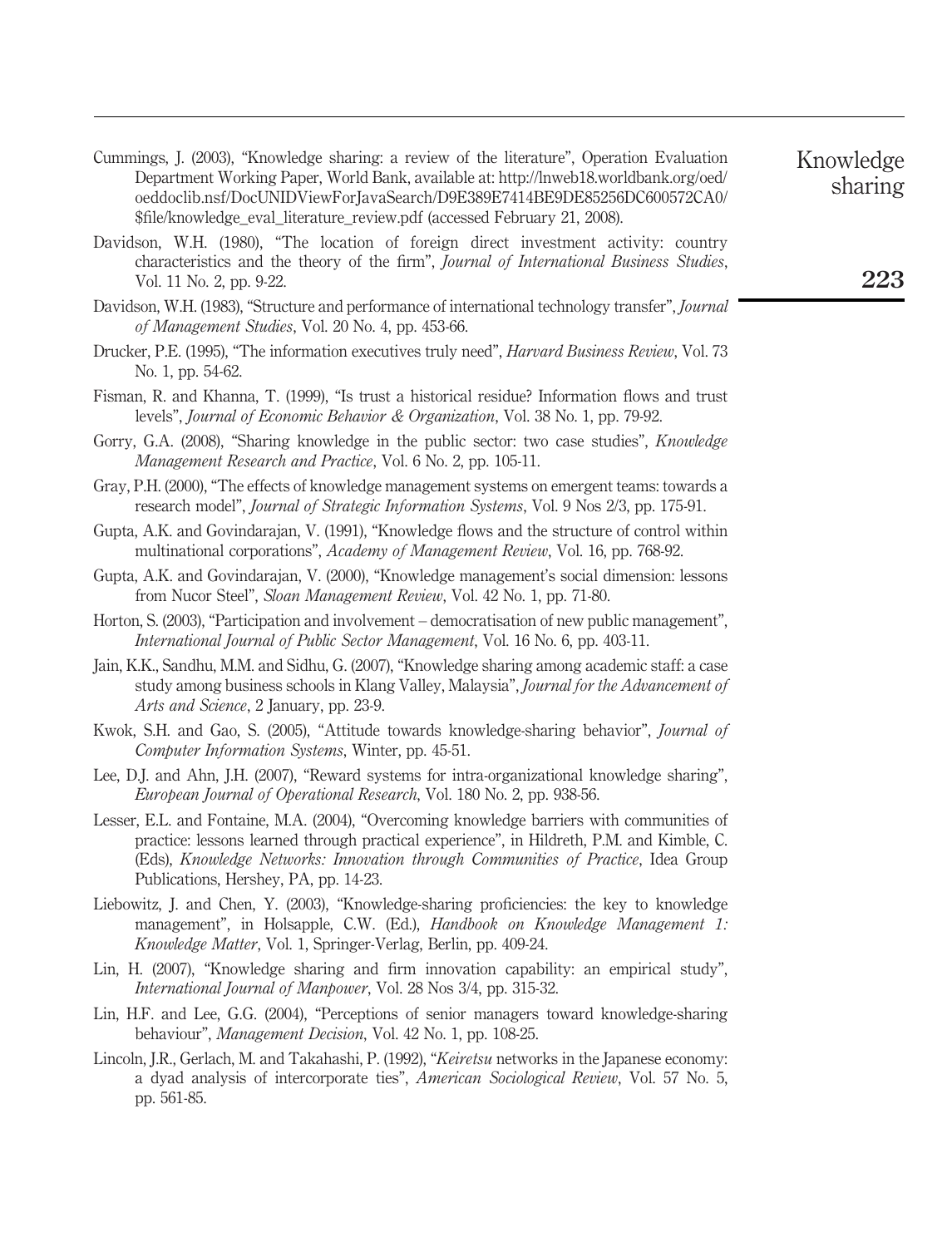| <b>IJPSM</b><br>24,3 | Ling, C.W., Sandhu, M.S. and Jain, K.K. (2009), "Knowledge sharing in an American<br>multinational company based in Malaysia", Journal of Workplace Learning, Vol. 21 No. 2,<br>pp. 125-42.                                                                         |
|----------------------|---------------------------------------------------------------------------------------------------------------------------------------------------------------------------------------------------------------------------------------------------------------------|
|                      | Luen, T.W. and Al-Hawamdeh, S. (2001), "Knowledge management in the public sector:<br>principles and practices in policy work", Journal of Information Science, Vol. 27 No. 5,<br>pp. 311-18.                                                                       |
| 224                  | McAdam, R. and Reid, R. (2000), "A comparison of public and private sector perceptions and use<br>of knowledge management", Journal of European Training, Vol. 24 No. 6, pp. 317-29.                                                                                |
|                      | McEvily, B., Perrone, V. and Zaheer, A. (2003), "Trust as an organizing principle", Organization<br>Science, No. 14, pp. 91-103.                                                                                                                                    |
|                      | Newell, S. and Swan, J. (2000), "Trust and inter-organizational networking", Human Relations,<br>No. 53, pp. 1287-327.                                                                                                                                              |
|                      | Nonaka, I. (1994), "A dynamic theory of organizational knowledge creation", Organization<br><i>Science</i> , Vol. 5 No. 1, pp. 14-37.                                                                                                                               |
|                      | Podsakoff, P.M., MacKenzie, S.B., Lee, J.-Y. and Podsakoff, N.P. (2003), "Common method biases<br>in behavioral research: a critical review of the literature and recommended remedies",<br>Journal of Applied Psychology, Vol. 88 No. 5, pp. 879-903.              |
|                      | Polanyi, M. (1966), The Tacit Dimension, Routledge & Kegan Paul, London.                                                                                                                                                                                            |
|                      | Polanyi, M. (1998), "The tacit dimension", in Prusak, L. (Ed.), <i>Knowledge in Organization</i> ,<br>Butterworth-Heinemann, Boston, MA.                                                                                                                            |
|                      | Riege, A. (2005), "Three dozen knowledge-sharing barriers managers must consider", <i>Journal of</i><br>Knowledge Management, Vol. 9 No. 3, pp. 18-35.                                                                                                              |
|                      | Senge, P.M. (1990), The Fifth Discipline: The Art and Practice of the Learning Organization,<br>Currency Doubleday, New York, NY.                                                                                                                                   |
|                      | Senge, P.M. (1997), "Sharing knowledge", <i>Executive Excellent</i> , Vol. 14 No. 11, p. 17.                                                                                                                                                                        |
|                      | Snowden, D. (2000), "The art and science of story or 'Are you sitting uncomfortably?"", Business<br>Information Review, Vol. 17 No. 4, pp. 215-26.                                                                                                                  |
|                      | Sondergaard, S., Kerr, M. and Clegg, C. (2007), "Sharing knowledge: contextualizing<br>socio-technical thinking and practice", The Learning Organization, Vol. 14 No. 5,<br>pp. 423-35.                                                                             |
|                      | Stoddart, L. (2001), "Managing intranets to encourage knowledge sharing: opportunities and<br>constraints", <i>Online Information Review</i> , Vol. 25 No. 1, pp. 19-29.                                                                                            |
|                      | Strack, R., Baier, J. and Fahlander, A. (2008), "Managing demographic risk", <i>Harvard Business</i><br>Review, February.                                                                                                                                           |
|                      | Syed-Ikhsan, S.O. and Rowland, F. (2004a), "Benchmarking knowledge management in a public<br>organization in Malaysia", Benchmarking: An International Journal, Vol. 11 No. 3,<br>pp. 238-66.                                                                       |
|                      | Syed-Ikhsan, S.O. and Rowland, F. (2004b), "Knowledge management in a public organization:<br>a study on the relationship between organizational elements and the performance of<br>knowledge transfer", Journal of Knowledge Management, Vol. 8 No. 5, pp. 95-111. |
|                      | Szulanski, G. (2000), "The process of knowledge transfer: a diachronic analysis of stickiness",<br><i>Organizational Behavior and Human Decision Processes,, Vol. 82 No. 1, pp. 9-27.</i>                                                                           |
|                      |                                                                                                                                                                                                                                                                     |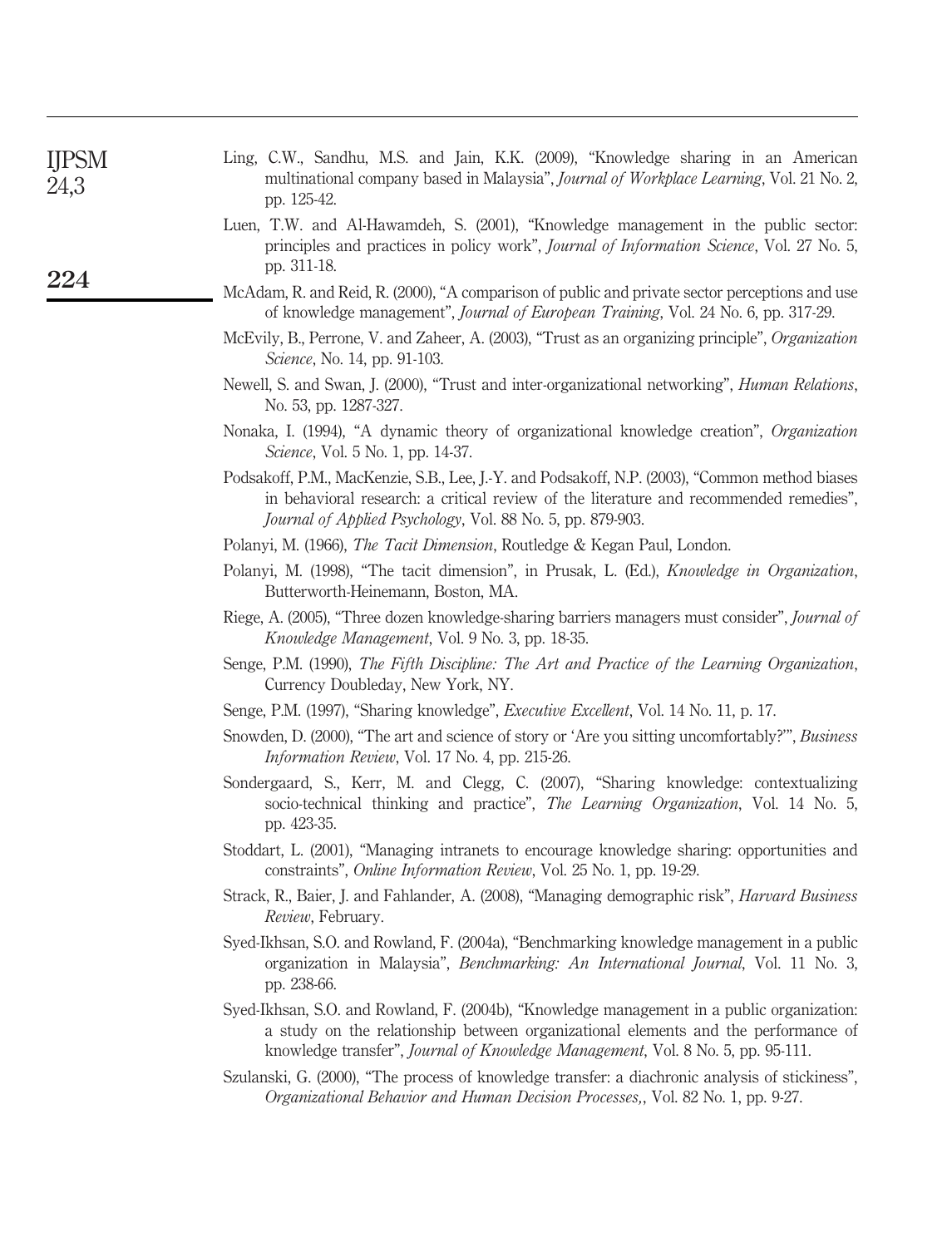- van den Hooff, B. and de Ridder, J.A. (2004), "Knowledge sharing in context: the influence of organizational commitment, communication climate and CMC use on knowledge sharing", *Journal of Knowledge Management*, Vol. 8 No. 6, pp. 117-30.
- Voelpel, S.C. and Han, Z. (2005), "Managing knowledge sharing in China: the case of Siemens ShareNet", *Journal of Knowledge Management*, Vol. 9 No. 3, pp. 51-63.
- Wernerfelt, B. (1984), "A resource-based view of the firm", *Strategic Management Journal*, Vol. 5 No. 2, pp. 171-80.
- Wernerfelt, B. (1995), "The resource-based view of the firm: ten years after", *Strategic Management Journal*, Vol. 16 No. 3, pp. 171-5.
- Willem, A. (2003), "The role of organization specific integration mechanisms in inter-unit knowledge sharing", PhD dissertation, Vlerick Leuven Gent Management School, Ghent University, available at: http://72.14.203.104/search?q=cache:AwAf\_ok1x7UJ:www. ofenhandwerk.com/oklc/pdf
- Willem, A. and Buelens, M. (2007), "Knowledge sharing in public sector organizations: the effect of organizational characteristics on interdepartmental knowledge sharing", *Journal of Public Administration Research and Theory*, Vol. 17 No. 4, pp. 581-606.
- Yang, J. (2004), "Job-related knowledge sharing: comparative case studies", *Journal of Knowledge Management*, Vol. 8 No. 3, pp. 118-26.
- Yang, J. (2007), "The impact of knowledge sharing on organizational learning and effectiveness", *Journal of Knowledge Management*, Vol. 11 No. 2, pp. 83-90.

#### Further reading

Nonaka, I. (1991), "The knowledge-creating company", *Harvard Business Review*, Vol. 69 No. 6, pp. 96-111.

#### About the authors

Manjit Singh Sandhu joined Monash University Malaysian campus in 2007. Prior to this he was the head of the Centre for Teaching and Learning and a senior lecturer in the Faculty of Business Administration, Tun Abdul Razak University, Malaysia. His research interest spans a wide variety of topics such as knowledge economics/knowledge sharing, foreign direct investment, e-banking, competitive advantage of firms, economics of entrepreneurship, leadership, e-learning etc. Some of his research papers have been published in refereed journals such as *Journal of Workplace Learning*, *New England Journal of Entrepreneurship*, *Knowledge Management Review (UK)*, *Malaysian Journal of Distance Education (USM)*, *Malaysian Journal of Educational Technology*, *Asian Journal of Distance Education*, *Journal of Contemporary Management Research*, *Journal for the Advancement of Science and Arts* and *Journal of Asia Entrepreneurship and Sustainability*. He actively participates in international conferences and has presented papers in Indonesia (2002), Oman (2003) Turkey (2006) and Romania (2008). Manjit Singh Sandhu is the corresponding author and can be contacted at: manjit.singh@buseco.monash.edu.my

Kamal Kishore Jain is currently a Professor at the Indian Institute of Management, Indore (India). Prior to this he was a Professor and Deputy Dean (Research and Graduate Studies) in the Faculty of Business Administration, University Tun Abdul Razak (UNITAR), Malaysia. Before joining UNITAR, he was chairing the Department of Business Administration, St John's College, Agra (India). He did his graduation and postgraduation from St John's College, Agra (India). He was awarded PhD degree by Agra University in 1983. During his teaching span of over 30 years, he has taught at Christ Church College, Kanpur (India), St John's College, Agra (India), and UNITAR (Malaysia). He is actively involved in research, training, and consultancy. He takes

# sharing

Knowledge